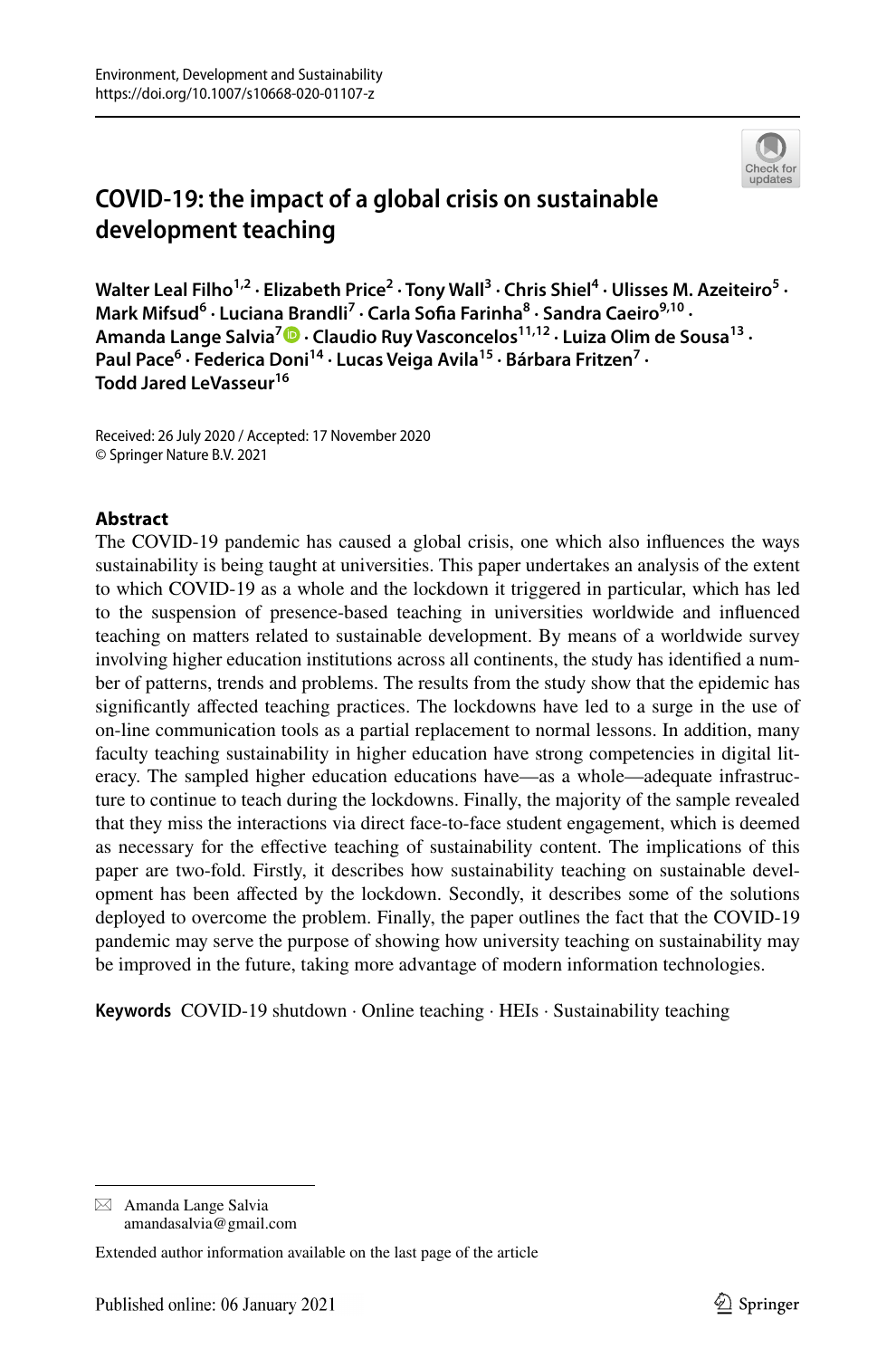# **1 Introduction: sustainable development and teaching**

In December 2019 several novel coronavirus-infected pneumonia (NCIP) cases were recorded in a large metropolitan city in China, Wuhan, caused by infection with a new coronavirus named SARS-CoV-2 (Li et al. [2020](#page-18-0)). The COVID-19 pandemic (coronavirus disease 2019) is the infectious disease caused by SARS-CoV-2 (severe acute respiratory syndrome coronavirus 2) (Elfein [2020](#page-17-0); Lupia et al. [2020](#page-18-1)) and is a coronavirus that afects the lower respiratory tract and manifests as pneumonia in humans (Park et al. [2020;](#page-18-2) Sohrabi et al. [2020](#page-19-0)).

Coronaviruses are transmitted from animals to humans. The COVID-19 strain of coronavirus is thought to have originated from a seafood market in the city of Wuhan, Hubei Province, in China in late December of 2019 (Elflein [2020\)](#page-17-0). Since the first reported case in Wuhan COVID-19 has rapidly spread despite global efforts to prevent this (Lai et al. [2020\)](#page-18-3). Symptoms include fever, coughing, and shortness of breath. The infection can lead to pneumonia, multi-organ failure, severe acute respiratory syndrome, and death in severe cases. The elderly and those with pre-existing chronic health conditions have accounted for the majority of deaths (Elflein [2020](#page-17-0)).

On 30 January 2020, after careful assessment of the situation the World Health Organisation (WHO) (Rodríguez-Morales et al. [2020](#page-19-1)) declared the Chinese outbreak of COVID-19 to be a public health emergency of international concern (Lai et al. [2020;](#page-18-3) Sohrabi et al. [2020\)](#page-19-0). The outbreak subsequently spread to other cities in the Hubei province, across China (Bogoch et al. [2020](#page-17-1); Zhao et al. [2020](#page-20-0)) and then Italy (Porcheddu et al. [2020](#page-19-2)) and soon thereafter across Europe and the rest of the world.

On 11 March 2020 the WHO declared the outbreak as a global pandemic (Thompson [2020;](#page-19-3) WHO [2020a\)](#page-19-4). The number of cases reported to date is likely to represent an under-estimation due to difficulties with surveillance and diagnosis (Lewnard and Lo [2020\)](#page-18-4). The reported mortality for COVID-19 infections varies (Park et al. [2020](#page-18-2)) but is thought to be approximately 3.4% (Sohrabi et al. [2020](#page-19-0)). Although the case fatality rate may be far lower than that of SARS- CoV-2, the concern with COVID-19 are the respiratory infections of varying severity and ease of contagion (Wilder-Smith and Freedman [2020](#page-19-5); UN [2020a\)](#page-19-6).

The spread of the severe acute respiratory syndrome coronavirus 2 (COVID-19) has taken on pandemic proportions (Remuzzi and Remuzzi [2020](#page-19-7)), affecting over 100 countries in a matter of a few weeks (WHO [2020b](#page-19-8)). This has caused a global crisis due to emergency management mechanisms including social distancing (which proved quite efficient in China [Zhang et al. [2020\]](#page-20-1)), including the lockdown of cities and shutting down of schools and universities, which led to a suspension of presence-based teaching.

As part of this introduction, a statement of the problem is herewith made: Higher Education Institutions (HEIs) are among the organizations facing the COVID-19 impacts in their operations as a whole, and on sustainable development teaching in particular. But it rather unclear how sustainability teaching has been infuenced by the pandemic.

Historically, it is a generally accepted view that universities have played a key role in transforming societies, by educating decision-makers, leaders and entrepreneurs. McCowan ([2016](#page-18-5)) also emphasizes that universities have been attributed a central role, namely in the post-2015 development agenda and the achievement of the sustainable development goals (SDG). This role in a post-COVID-19 world will only be more urgent. In fact, Karatzoglou ([2013](#page-18-6):49) goes further when mentioning that "universities continue to cope efectively and sustainably with the dynamic nature of sustainability by displacing barriers, changing teaching paradigms, developing social competencies, communication skills, and community relations".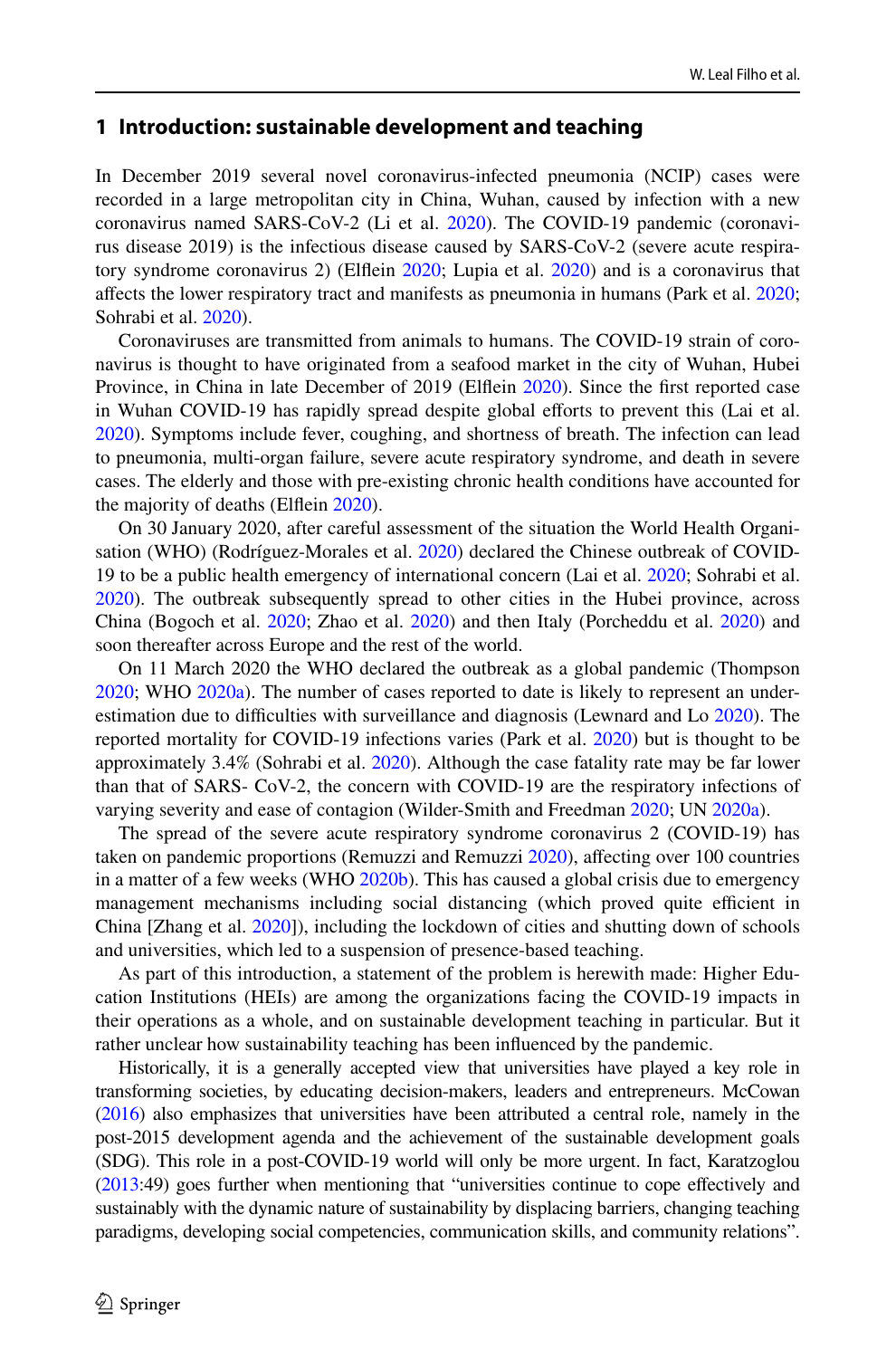Concerning the international debate, Bizerril et al. [\(2018\)](#page-17-2) mention the signifcant contributions to sustainability in HE (Higher Education), especially in the dimensions of education, research and assessment and reporting. This article in part attempts to further the understanding of how higher education institutions can continue to contribute to such contributions, especially in a post-COVID 19 context.

The COVID-19 shutdown also presents an opportunity to refect on challenges encountered by higher education institutions to date. Universities face various barriers concerning Sustainable Development (SD) implementation, such as a lack of fnancial and human resources, and lack of trained personnel (Farinha et al. [2020\)](#page-17-3). Moreover, there are also other barriers that may be regarded as preconditions for universities to successfully implement long-term sustainability initiatives. These include:

- (i) lack of planning,
- (ii) non-adoption of a whole-school approach for embedding sustainability (Farinha et al. [2020;](#page-17-3) Leal Filho et al. [2018a](#page-18-7)), and
- (iii) lack of fnancial resources to support sustainability initiatives (Leal Filho et al. [2018a](#page-18-7)).

The new trends in society and technology in the course of the fourth industrial revolution come with challenges, but also provide opportunities (Brudermann et al. [2019](#page-17-4)) and so the barriers that universities face can also be seen as drivers for SD implementation (Farinha et al. [2020](#page-17-3)). This article looks at possible advances for technology in helping teach SD in HE. It also recognizes the need for creative thinking in order to adjust quickly to a rapidly changing environment. However, it needs to be acknowledged that not all academic staff are aware of the existing policies regarding the use of technology in HE, whether these policies are to be found at the national, institutional or faculty level (Habib and Johannesen [2014\)](#page-17-5). During the COVID-19 outbreak and the shutting down of universities, the Chinese Ministry of Education launched an emergency policy initiative called "Suspending Classes Without Stopping Learning" to switch teaching activities into large-scale online teaching while schools were closed (Zhang et al. [2020](#page-20-1)). Many countries were taken by surprise and the implementation of sudden teaching based on on-line means posed a challenge which some struggled to cope with.

Higher education does have a track record of using technology to aid pedagogical goals. Distance Learning Universities already ofer degrees in e-learning and Open Education Resources (Azeiteiro et al. [2014](#page-16-0), [2015\)](#page-16-1) based on their pedagogical models. And presencebased teaching universities had to respond to the COVID-19 epidemic with an immediate transition to Online Distance Teaching. The situation confgures what Hodges et al. [\(2020](#page-17-6)) refer as a situation of "*Emergency Remote Teaching*". E-learning is a challenge for presencebased teaching Universities, however, given the historical pedagogical model of face-to-face education utilized by presence-based teaching practices. COVID-19 also created an opportunity for collaboration and sharing experiences in presence-based university contexts. Success-ful responses include Sustainability and Climate Change teaching (Azeiteiro et al. [2014,](#page-16-0) [2018](#page-16-2)) and *b*-Learning Teaching for the after COVID-19 global crisis (Dans [2020\)](#page-17-7).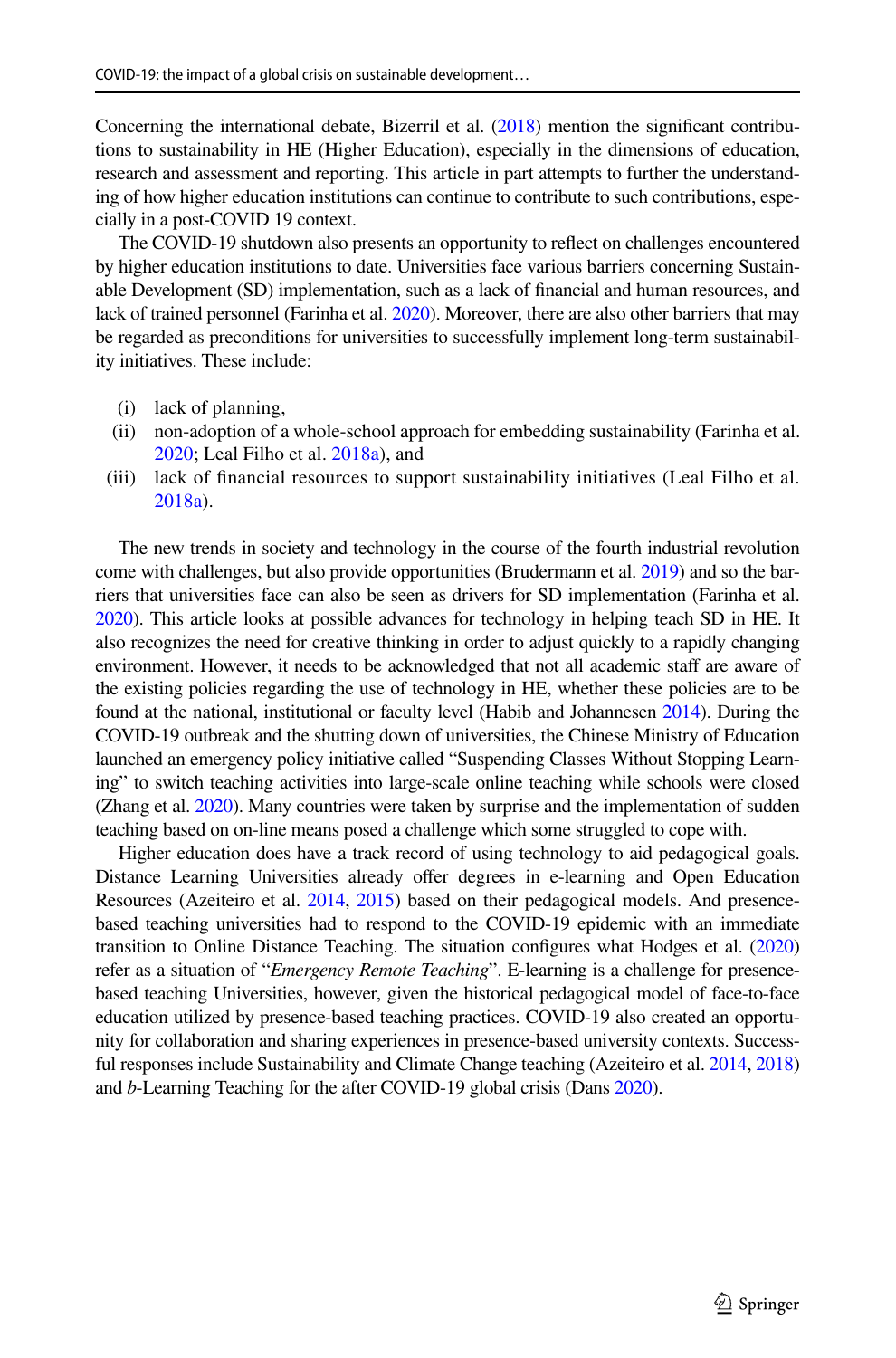#### **2 COVID‑19: facts, fgures and impacts on sustainability teaching**

COVID-19 is a major public health issue, and knowledge about this human-to-human transmission virus remains limited (Lai et al. [2020\)](#page-18-3). No specifc treatment for the infection is currently available (CDC [2020\)](#page-19-8) and public health and infection control measures are urgently required to limit the global spread of the virus (Song et al. [2020\)](#page-19-9). "Social distancing" was introduced in communities in order to separate individuals who may be infectious but have not yet been identifed hence not yet isolated so as to prevent further transmission (Eurosurveillance [2020;](#page-17-8) WHO [2020a](#page-19-4)). Measures such as quarantine, strictly restricting the movement of people, reducing person-to-person contact overall via work and school closures, physical distancing, and educating communities about reducing spread through hand washing (UN [2020a\)](#page-19-6) are crucial. Once an outbreak has entered the community transmission phase, it can double in scale every three to five days  $(UN 2020a)$  $(UN 2020a)$ . COVID-19 has the potential to create devastating social, economic and political crises that will leave deep scars (UN [2020b](#page-19-10)).

The COVID-19 pandemic has resulted in signifcant health, economic, and social impacts. The known impacts include closing of schools and universities to facilitate social distancing and prevent virus spread (Mahase [2020;](#page-18-8) Omary et al. [2020](#page-18-9); Sen-Crowe et al. [2020;](#page-19-11) Zhang et al. [2020](#page-20-1)), impacting over 90% of the world's student population (UNESCO 2020) and over 1.25 billion learners worldwide (UNESCO [2020\)](#page-19-12). The 60.3 million teachers who are no longer in the classroom in 166 countries (UN [2020a\)](#page-19-6) have been rapidly transitioning to remote working, distance learning solutions and online teaching (Gewin [2020;](#page-17-9) UNESCO [2020\)](#page-19-12). It is within this context that the research questions guiding this paper were written, to help HEIs better respond to COVID-19 in teaching sustainable development content.

One likely development post-COVID-19 is an increased dependency on online teaching, even in historic presence-based teaching universities. Online pedagogical practices can enhance face-to-face learning and online educational spaces can ofer new opportunities for higher education (House-Peters et al. [2019](#page-17-10)). While online learning and teaching methods to improve access to education have been adopted worldwide (Panigrahi et al. [2018](#page-18-10)), the proportion of online courses compared to face to face courses ofered by universities prior to the pandemic remained low (Bao [2020](#page-17-11)). Globally, lecturers are reminded to ensure that they reach out to students who do not have stable Internet connections at home for logistical or financial reasons, so as not to run the risk of deepening inequities in educational opportunities and social inequalities more broadly as a result of online teaching (Anguelovski et al. [2020](#page-16-3)). After all only around 60% of the globe's population is online (Tam and El-Azar [2020\)](#page-19-13).

Among the challenges to a rapid shift to online delivery in response to the pandemic, mention can be made to a lack of online teaching experience, the limited time to make the transition, technical obstacles and poor learning environments for students when working remotely (Bao [2020\)](#page-17-11). Furthermore, a rapid transition to remote delivery may present particular challenges. For example, while the potential for using virtual feld trips, virtual labs or immersive virtual reality for environmental education is promising (Stainfeld et al. [2000;](#page-19-14) Jones [2018](#page-17-12); Markowitz et al. [2018](#page-18-11)), to date, the use of virtual reality to simulate learning environments varies globally and by discipline (Salmerón-Manzano and Manzano-Agugliaro [2018\)](#page-19-15). Evidence also suggests that environmental feld-based projects have been halted or postponed as a result of COVID-19 (Kimbrough [2020\)](#page-18-12). To date, no studies have systematically explored potential impacts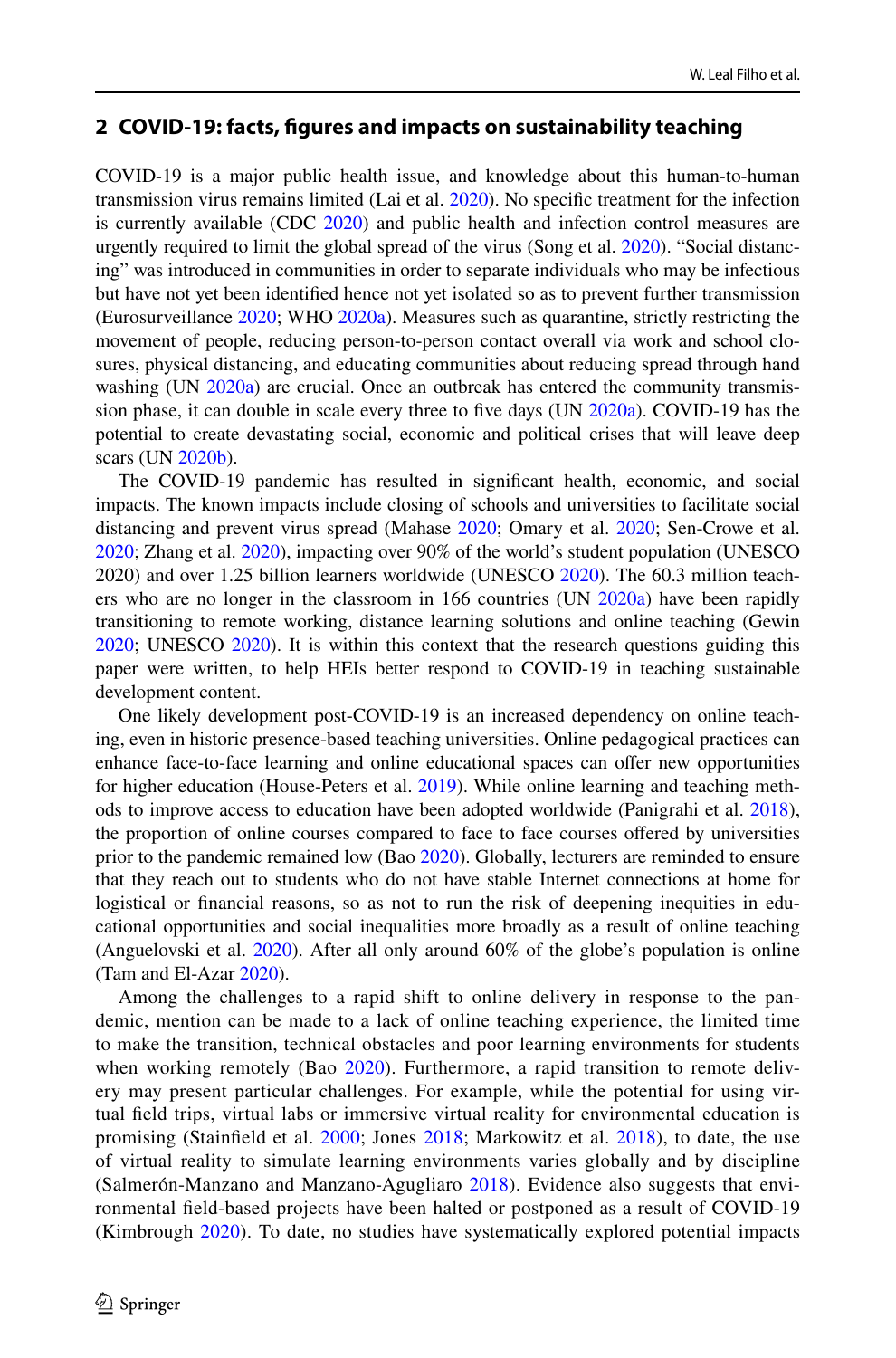of the COVID-19 shutdown on technology-enabled teaching and learning practices for education for sustainable development.

The World Health Organisation emphasizes that quality education needs to be supported, even in case of closures and shutdowns. For example, the use of online/e-learning strategies, assigning reading and exercises for home study, radio, podcast or television broadcasts with academic content, assigning teachers to conduct remote daily or weekly follow-up sessions with students, and reviewing/developing accelerated education strategies are all suggestions to improve online education (WHO [2020c\)](#page-19-16). Furthermore, the COVID-19 pandemic has occurred in the middle of UN eforts to achieve the Sustainable Development Goals (SDGs) (SDG-Education 2030 [2020\)](#page-19-17). It can disrupt the progress toward SDG 4 targets since quality education can be compromised (UN [2020a\)](#page-19-6). For example, the achievement of the targets 4.3 and 4.5 highlights the urgent need for all students to have a computer or tablet to attend online courses and all other forms of e learning. This fact may represent a barrier for an equal education (World Education Blog [2020](#page-20-2)). Nevertheless, with the right action, the COVID-19 crisis can mark the rebirthing of society as we know it today to one where we protect present and future generations, where part of this protection is providing them with a quality, aford-able education tethered to the SDGs (UN [2020a\)](#page-19-6). Universities play a profound role in a century in which society will be judge by its capacity for self-transformation in response to pandemic crises (Baker-Shelley et al. [2017](#page-17-13); Disterheft et al. [2013;](#page-17-14) Leal Filho et al. [2018b](#page-18-13)). Students, academics, researchers and practitioners co-create knowledge and skills to promote sustainable development (Baker-Shelley et al. [2017\)](#page-17-13), but one of the main challenges for lecturers is to design learning activities that will allow students to efectively acquire sustainability competences (Molderez and Fonseca [2018](#page-18-14)).

The COVID-19 pandemic may infuence education for sustainable development in universities, both through impacts on sustainable development and impacts on teaching methods, but the outcomes are uncertain. This is because "Education for sustainable development is the process of equipping students with the knowledge and understanding, skills and attributes needed to work and live in a way that safeguards environmental, social and economic wellbeing, both in the present and for future generations" (QAA [2014](#page-19-18)). The pandemic, similar to education for sustainable development offers, the opportunity to remind students of the skills (informed decision making, creative problem solving) (UNESCO [2019](#page-19-19)) they need in this unpredictable world. Now more than ever adaptability and resilience need to be included into educational systems as well (Tam and El-Azar [2020\)](#page-19-13). The rapid spread of COVID-19 has shown the importance of building resilience to face threats, from pandemic disease to climate insecurity to rapid technological change (Tam and El-Azar [2020](#page-19-13)). Studies relating to sustainable development predict, for example, that the impacts of COVID-19 may contribute to a short-term decline in greenhouse gas emissions (The Economist [2020\)](#page-17-15) since air pollution in China has been drastically reduced (Adams [2020](#page-16-4)), or to a transition to sustain-able consumption (Cohen [2020\)](#page-17-16), or that COVID-19 impacts may disrupt the process of sustainable development (Pirouz et al. [2020](#page-19-20)). The latter impact on sustainable development may be positive.

Conservationists recognize that in order to stop biodiversity loss, trends on global consumption needs to change (Adams [2020\)](#page-16-4). Education can encourage students to become advocates for social, environmental and economic issues impacted by COVID-19, by encouraging students to become advocates for disease prevention and control at home, in school, and in their community, by talking to others about how to prevent the spread of viruses (WHO [2020c\)](#page-19-16). This may include students advocating on behalf of protecting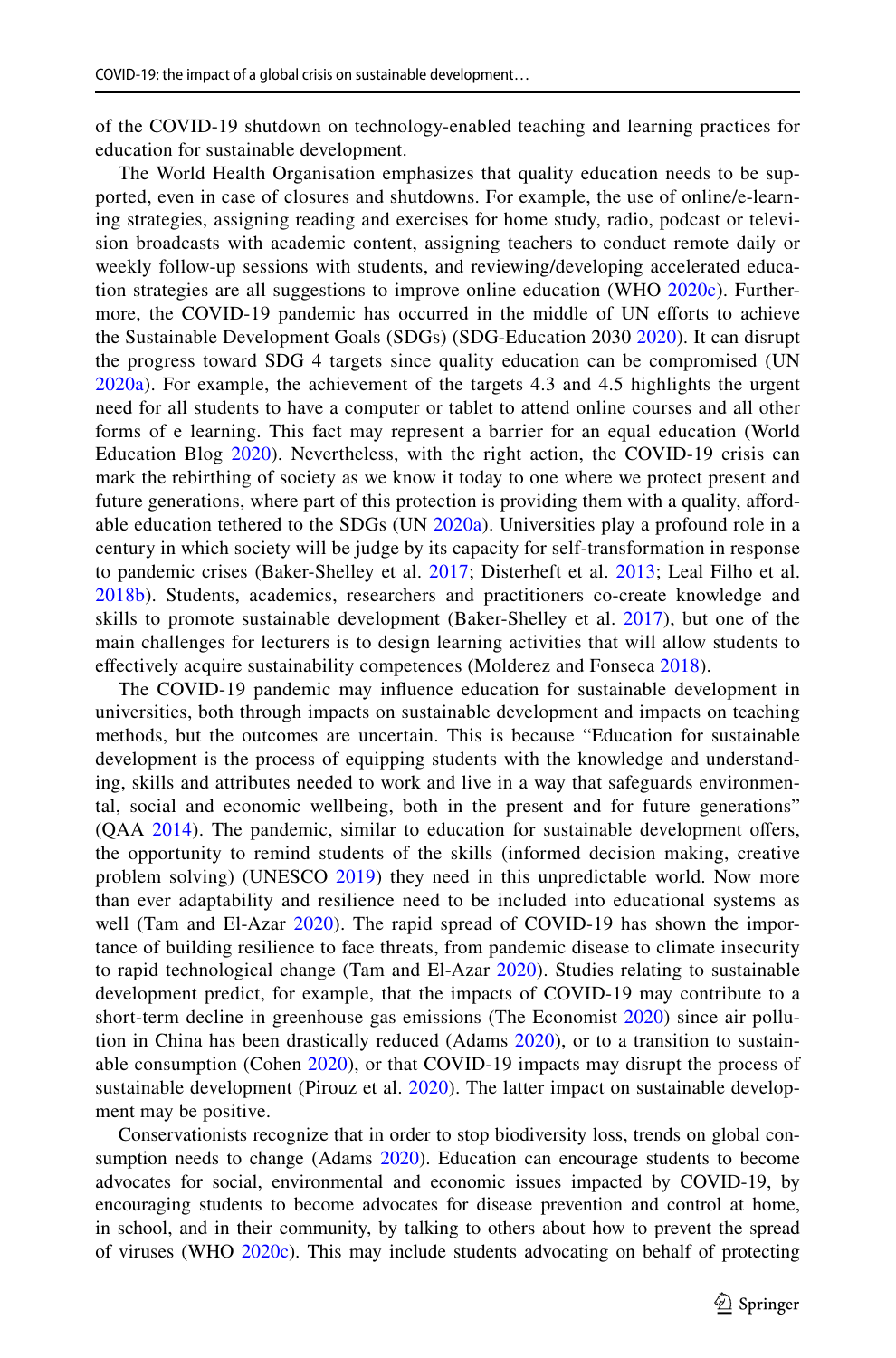biodiversity in part to protect from future virus outbreaks, given that some viruses may be passed on to humans from species residing in remote and protected biodiverse areas.

In relation to education for sustainable development, online teaching of the environmental, social and economic pillars of sustainable development requires careful consideration of appropriate content and pedagogical methods (Li and Zhou [2018](#page-18-15)). E-learning in Higher Education can be efective for lifelong learning in ESD (Azeiteiro et al. [2015](#page-16-1)). Lecturers who have made the shift to online classes advise colleagues to make teaching content relevant to the current crisis, and to ask students to refect on existing connections between COVID-19 and the studied issue at hand. For example, COVID-19 is an element of microbial diversity and it evolved in the socio-ecological system; making the link between COVID-19′s emergence and international wildlife trade; questioning the global economic system's immutability; and evaluating the sustainability of global travel (Adams [2020;](#page-16-4) Wong [2020\)](#page-20-3).

UNESCO ([2020\)](#page-19-12) advocates that "Investment in remote learning should both mitigate the immediate disruption caused by COVID-19 and establish approaches to develop more open and fexible education systems for the future", and while the short-term challenges may be signifcant, the COVID-19 pandemic may stimulate advances in remote delivery in the longer term.

By means of a worldwide survey involving higher education institutions, this study investigates patterns in remote delivery of education for sustainable development in response to COVID-19 and means by which university teaching on sustainability may be improved in future, taking greater advantage of existing technologies for remote learning. To date fndings on the impact of coronavirus on higher education (QS [2020](#page-19-21)) demonstrated that a large part of respondents have changed their plans to study abroad as a result of the coronavirus. Students have to face many difficulties such as travel restrictions; university closures; flight cancellations; difficulties with obtaining scholarship interviews, visa applications, or language tests; exam cancellations or postponements; and health concerns. Through this survey other aspects related to institutions' responses are investigated such as ways to embrace online learning, student recruitment, changes on student mobility and international partnerships, ways for communicating with international students and the revision of crisis management plans.

#### **3 Methods**

Bearing in the mind the current state of afairs and the statement of the problem earlier made in the introduction, the aim of this work was to analyse the extent to which COVID-19 as a whole and the lockdown, in particular, has infuenced teaching on matters related to sustainable development. The conceptual scope of this included the delivery of teaching and learning activity, the assessment of that learning, and communications related to facilitate such tasks. To attain the aim of this work a cross-sectional and descriptive study was performed. The descriptive approach is frequently used when little research has been done in an area to understand new concepts or phenomena (Tarzian and Cohen [2011](#page-17-17)).

A set of questions was developed to collect qualitative and quantitative data on the impacts that the COVID-19 pandemic is having on teaching sustainable development issues. The frst list of items was reviewed by the authors to minimize redundancies and similar items and to ensure that all relevant questions were considered. The instrument was pre-tested by a panel of academics within sustainability areas at diferent universities. The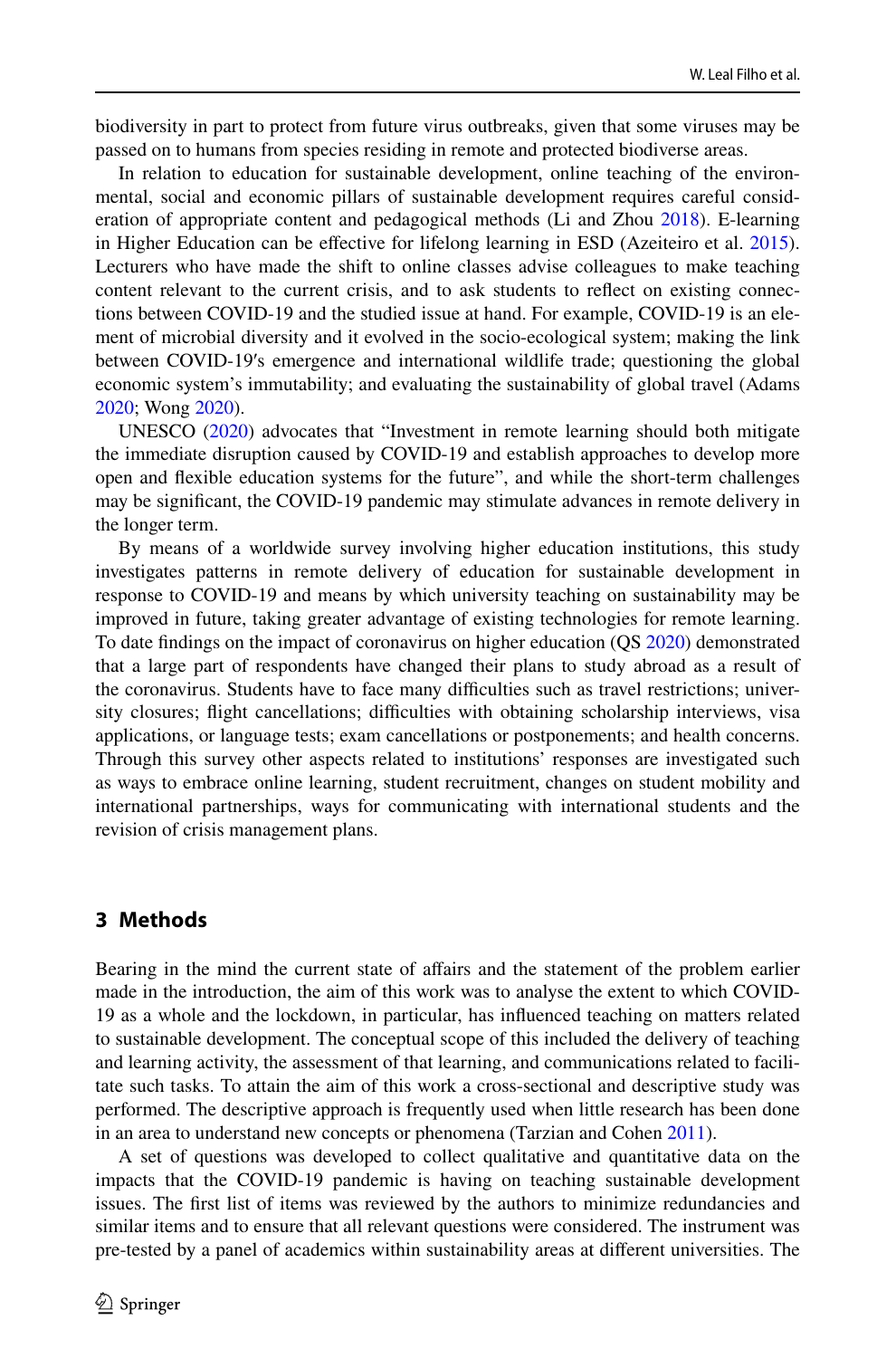main focus was to do a study that would indicate personal views, opinions and perceptions of the various respondents on the COVID-19 impacts. Based on the fed-back received, an on-line questionnaire, composed of 29 questions was designed and disseminated through Google Forms, to collect data from teachers and students. A total of 29 questions were grouped into three parts. The frst part focused on the "background" of the respondents and their local university context, and was constituted by three open-ended questions and 2 closed-ended; the second part focused on the implications of "the shutdown and your work", was more extensive and utilized 19 questions, in which two were dichotomous, seven closed-ended and nine involved the use of a fve point Likert scale. The last part focused on the "future" implications for teaching pertaining to sustainable development, and contained two open-ended questions, three dichotomous and one closed-ended. The questionnaire also collected some sociodemographic characteristics of the respondents.

The invitation to answer the survey was sent to members of the Inter-University Sustainable Development Research Programme and the European School of Sustainability Science Research, composed of over 110 universities, plus other representatives within the network of the researchers who performed the study. The survey was administered in the period from 13 April to 19 May 2020. A total of 238 individuals from 147 diferent universities in 47 diferent countries responded to the questionnaire. Table [1](#page-6-0) shows the distribution of the respondents.

All areas of knowledge (ISCED-UNESCO classifcation) were represented in this survey, with most respondents (21%) coming from Education (Table [2\)](#page-7-0). 120 (27%) respondents reported working in more than one knowledge area.

Regarding gender,  $61\%$  of the sample were Female  $(n=146)$ ,  $38\%$  Male  $(n=91)$  and less than 1% indicated the category Other  $(n=1)$ . Respondents hailed from a wide range of roles within the university structures, ranging from staff at various levels of administration, lecturing and research.

The 238 responses were analysed through two key methods: simple descriptive analysis and content analysis. The numerical data collected were eventually inputted and converted into SPSS spreadsheets in order to perform both descriptive and inferential statistics.

# **4 Results and Discussion**

The frst part of the survey investigated how the shutdown afected the teaching work. At the time the questionnaire was administered, the majority of the respondents (77%,  $n=184$ ) had already been experiencing the effects of the shutdown on their teaching for

<span id="page-6-0"></span>

| <b>Table 1</b> Distribution of the<br>respondents by country and<br>university | Continent     | No. of coun-<br>tries | No. of universi-<br>ties | No. of<br>respond-<br>ents |
|--------------------------------------------------------------------------------|---------------|-----------------------|--------------------------|----------------------------|
|                                                                                | Asia/Oceania  | 13                    | 26                       | 27                         |
|                                                                                | Africa        | 5                     | 8                        | 8                          |
|                                                                                | North America | 4                     | 26                       | 32                         |
|                                                                                | South America | 5                     | 22                       | 63                         |
|                                                                                | Europe        | 20                    | 65                       | 108                        |
|                                                                                | Total         | 47                    | 147                      | 238                        |
|                                                                                |               |                       |                          |                            |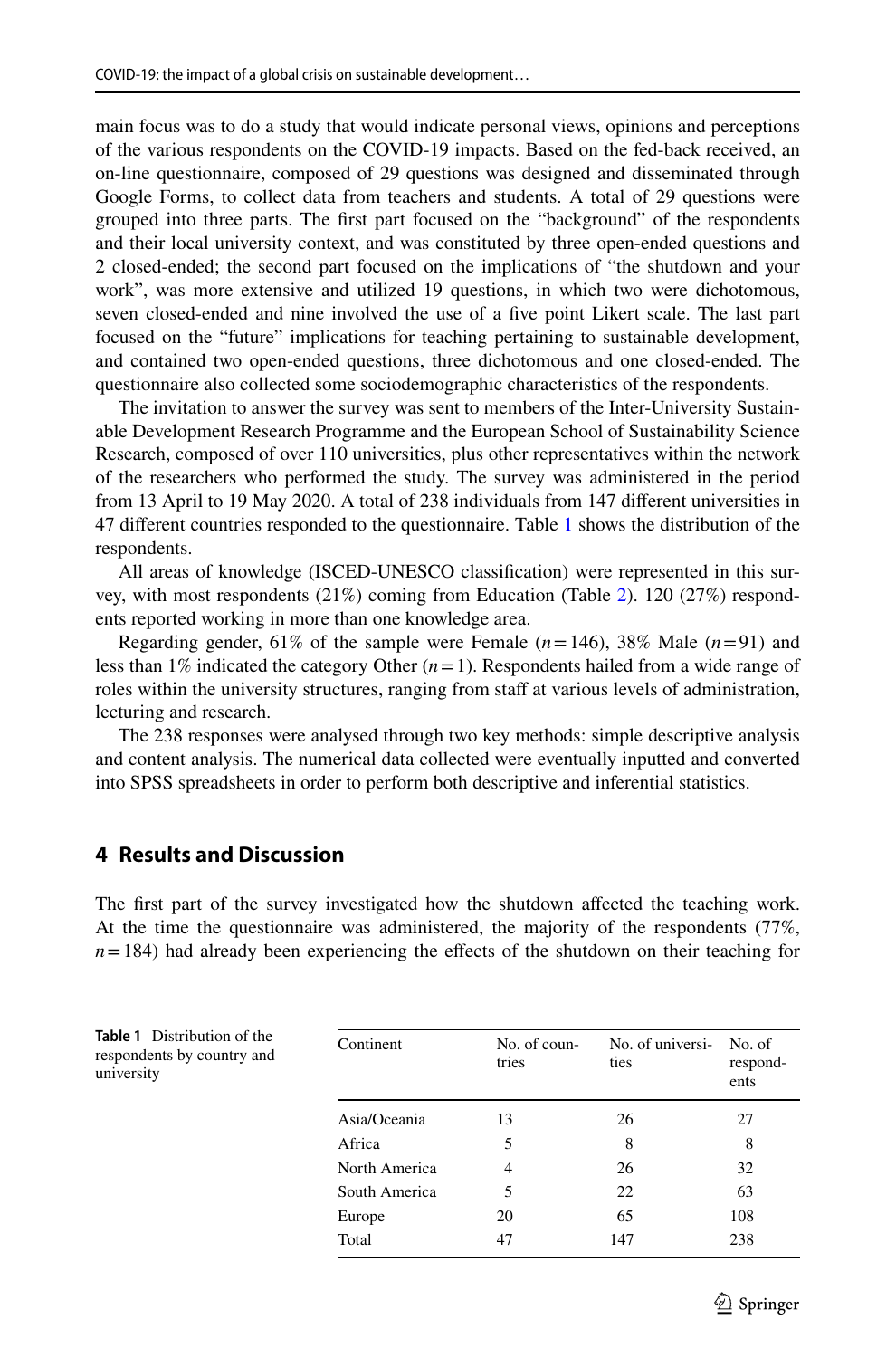<span id="page-7-0"></span>

| <b>Table 2</b> Distribution of<br>respondents by knowledge area | Categories                                      | Sum | Percentage $(\%)$ |
|-----------------------------------------------------------------|-------------------------------------------------|-----|-------------------|
| in which they work                                              | Education                                       | 62  | 21.16             |
|                                                                 | Engineering, manufacturing and construction     | 43  | 14.67             |
|                                                                 | Social sciences, journalism and information     | 40  | 13.65             |
|                                                                 | Natural sciences, mathematics and statistics    | 40  | 13.65             |
|                                                                 | Business, administration and law                | 39  | 13.31             |
|                                                                 | Health and welfare                              | 28  | 9.55              |
|                                                                 | Arts and humanities                             | 16  | 5.46              |
|                                                                 | Agriculture, forestry, fisheries and veterinary | 16  | 5.46              |
|                                                                 | Information and communication technologies      | 6   | 2.04              |
|                                                                 | Services                                        | 3   | 1.05              |
|                                                                 | Total                                           | 293 | 100               |

more than a month. In their vast majority (92%), university staff were in favour (strongly agree:  $55\%$  + agree:  $37\%$ ) of the measures taken by the university administration to limit the spread of COVID-19. The other responses were equally divided among the options of disagreement or neutral (2.5% each).

Although on shutdown, teaching and learning continued unabated during the crisis, with most university staff (88%) opting to conduct their sessions from their "home office". Some respondents shuttled regularly between home and their office/laboratory/field location  $(8\%)$ and just  $3\%$  of the sample indicated that they worked normally from their office or laboratory. None reported that they did not work because of a full lockdown.

Shifting teaching and learning from the well-resourced Higher Education Institutions (HEIs) to homes in response to the COVID-19 emergency, required the provision of a greater supportive infrastructure at very short-notice. Nevertheless, for the majority (84%) of the university staf answering the questionnaire, the support provided by their respective institution to staff and students was either acceptable  $(36\%)$ , good  $(33\%)$ or very good (15%). However, Fig. [1](#page-7-1) shows that when evaluating the available infrastructure for lecturers and students to perform their activities from home, considering



<span id="page-7-1"></span>**Fig. 1** Evaluation of available infrastructure for lecturers and students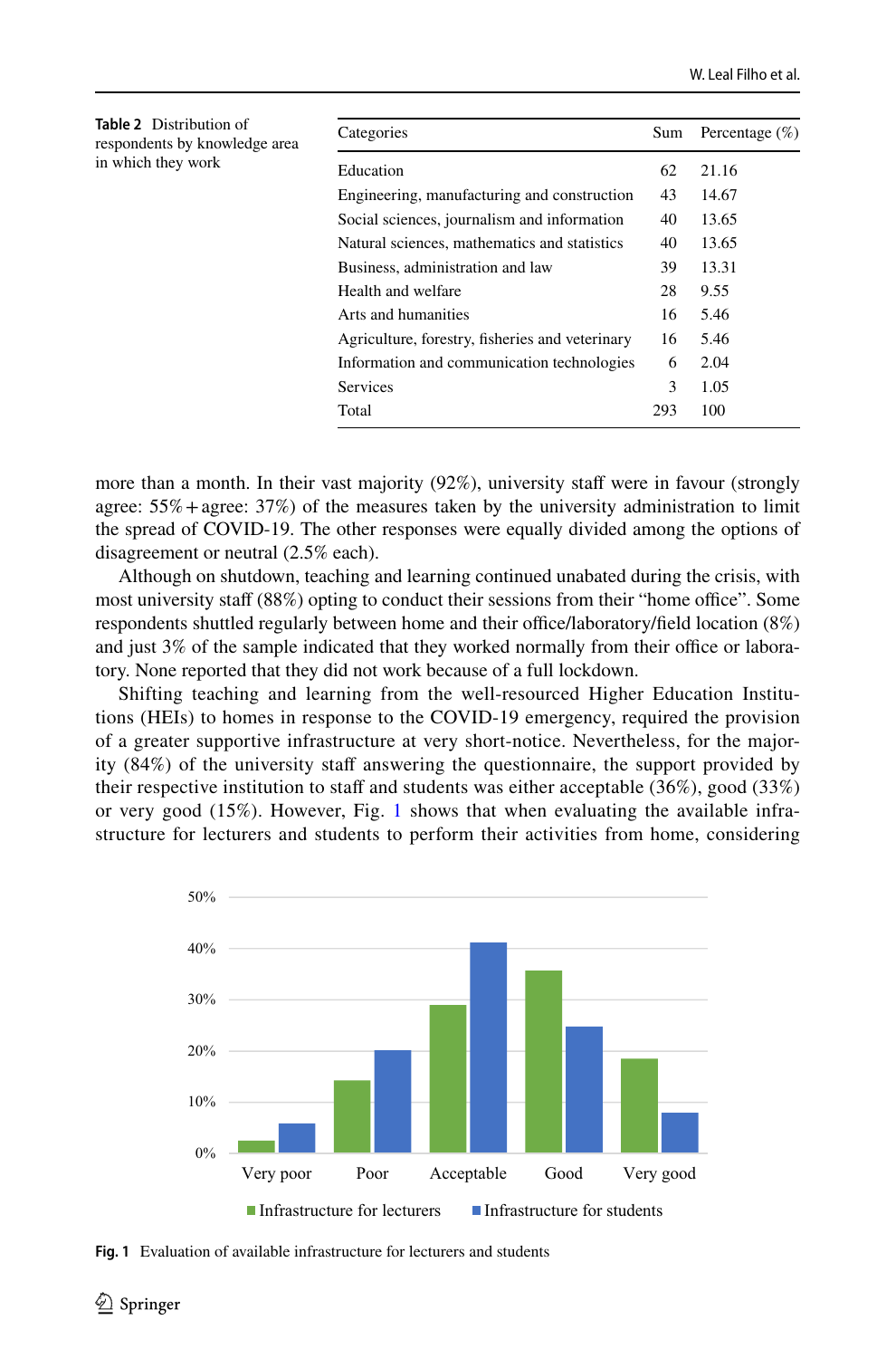the challenges of distance learning, although there is a tendency for more positive responses, students are considered to have less appropriate conditions when compared to lecturers. This reaffirms the focus of this study is on faculty (and faculty who are also staf/administrators) perceptions of COVID-19, and not student perceptions. A similar study on student perceptions would help aid our collective understanding and the authors invite other researchers to undertake such research.

The shutdown forced the academic community to use a variety (as well as a combination) tools to keep communicating and performing the regular activities. As indicated by Fig. [2,](#page-8-0) the software of videoconference Zoom was the most used tool (indicated by 76% of the respondents), followed by Skype  $(53\%)$  and Microsoft Teams  $(33\%)$ . With  $21\%$ of responses, the option "other" gathered mainly institutional/internal online tools and Google Hangouts/Meet.

Modular Object-Oriented Dynamics Learning Environment (Moodle) was also mentioned in the option "other" but it was investigated in a secondary question, since it is a Distance Learning Platform for course management system: 168 respondents (71%) indicated that their universities use Moodle in their learning operations. The use of these tools enabled the respondents to adopt a variety (and a combination) of distance learning methods: lecture capture (indicated by 27% of the sample), discussion forums (27%), Webinars (22%), and notes online (21%). Other options included the use of tutorials or doc/screen sharing on communication tools.

Although the need to revert to these online communication tools was short notice and quite rapid, over  $91\%$  of the university staff involved in the study rated their skills in dealing with these tools for teaching as acceptable, good or very good. Nevertheless, none commented whether they already possessed these skills prior to the shutdown or whether they had received training from the university as part of the COVID-19 contingency plan. This suggests many faculty teaching sustainability in higher education have strong competencies in digital literacy. This also suggests a layer of resiliency in faculty in their ability to adapt their teaching; and that at least for the universities represented in our sample size, that higher education as a whole has adequate infrastructure to continue to deliver its services in the middle of a "black swan" emergency, at least in the short term. This does leave aside the question of increased carbon emissions from universities due to higher demand on server clouds and grids (although some of this may



<span id="page-8-0"></span>**Fig. 2** Main tools used for synchronous communication during the shutdown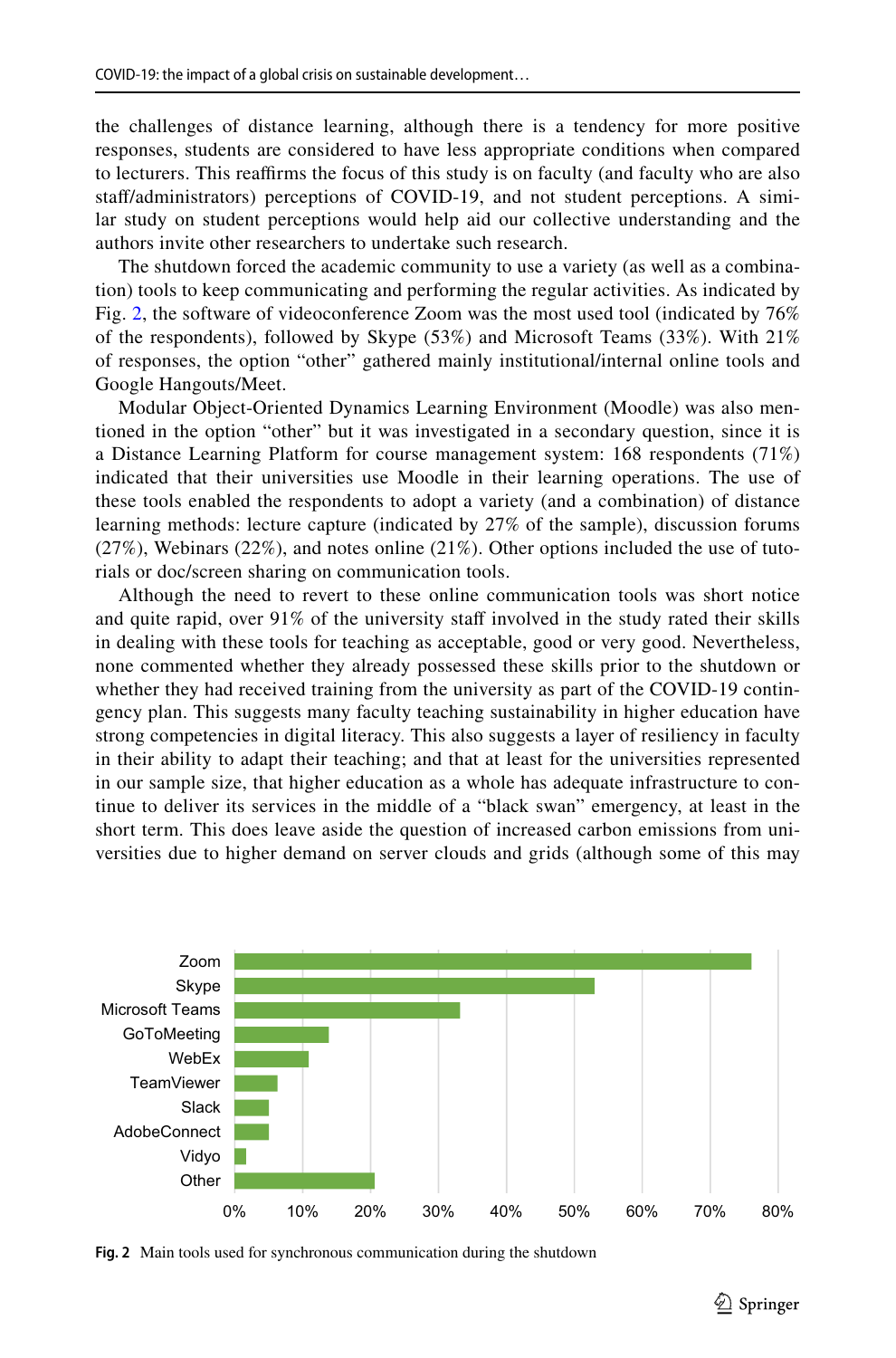be offset by less faculty, staff, and student travel to conferences and athletics), which is outside of our research purview, but important to further explore.

As expected, the sudden shift from the daily teaching routine to distance learning teaching activities due to the COVID-19 pandemic afected HEIs and their communities at various degrees. Figure [3](#page-9-0) shows that teaching activities and assessments were similarly impacted, with more than half of the responses indicating moderate to great infuence. On the other hand, when the impact on disciplines with practices in laboratories, curricular internships and fnal course reports is concerned, the scenario is much worse.

In a diferent question, the respondents were asked about the problems experienced in teaching activities during the shutdown. One of the problems that most respondents (63%) faced during the shutdown was the radical alterations they had to go through—in a very short time period—to adapt the content and the methods of their lectures. On top of the challenges related to the new mode of teaching, respondents reported problems related to timetabling (i.e. delays—44% and lecture cancellations—27%) and technological glitches (i.e. disruption of communication—50%). Respondents also ofered other problems they experienced: difficulties in assessing students' engagement; cancellation of practical activities (usually preferred by students); diferent performances of students with diferent resources to work from home (e.g. Internet connection); and the time-consuming preparation of online classes. Consequently, respondents claimed that the increased work resulting from the teaching and assessment activities mentioned above, had a signifcant efect on their teaching workload. The majority indicated a moderate (42%) and great (31%) increase. Some respondents (10%) pointed out that there was no impact on their workload, possibly indicating that these lecturers might have already been used to online classes. Other respondents indicated that their workload decreased (17%)—a possible indication of the cancellation of practical classes or feld trips as well as events that could not be shifted to the online version or the ability to have institutional distance learning platforms that automatically grade student work.

Respondents might have experienced an increased workload because of the preparations of teaching and learning sessions and materials. Indeed, it is well documented that preparation of distance learning requests not only a defnition of a pedagogical model but a great efort in materials preparation, since students should be more autonomous in their study



<span id="page-9-0"></span>**Fig. 3** Extent to which the shutdown has infuenced teaching activities (**a**), assessment activities (**b**) and disciplines with practical classes, internships or fnal course reports (**c**)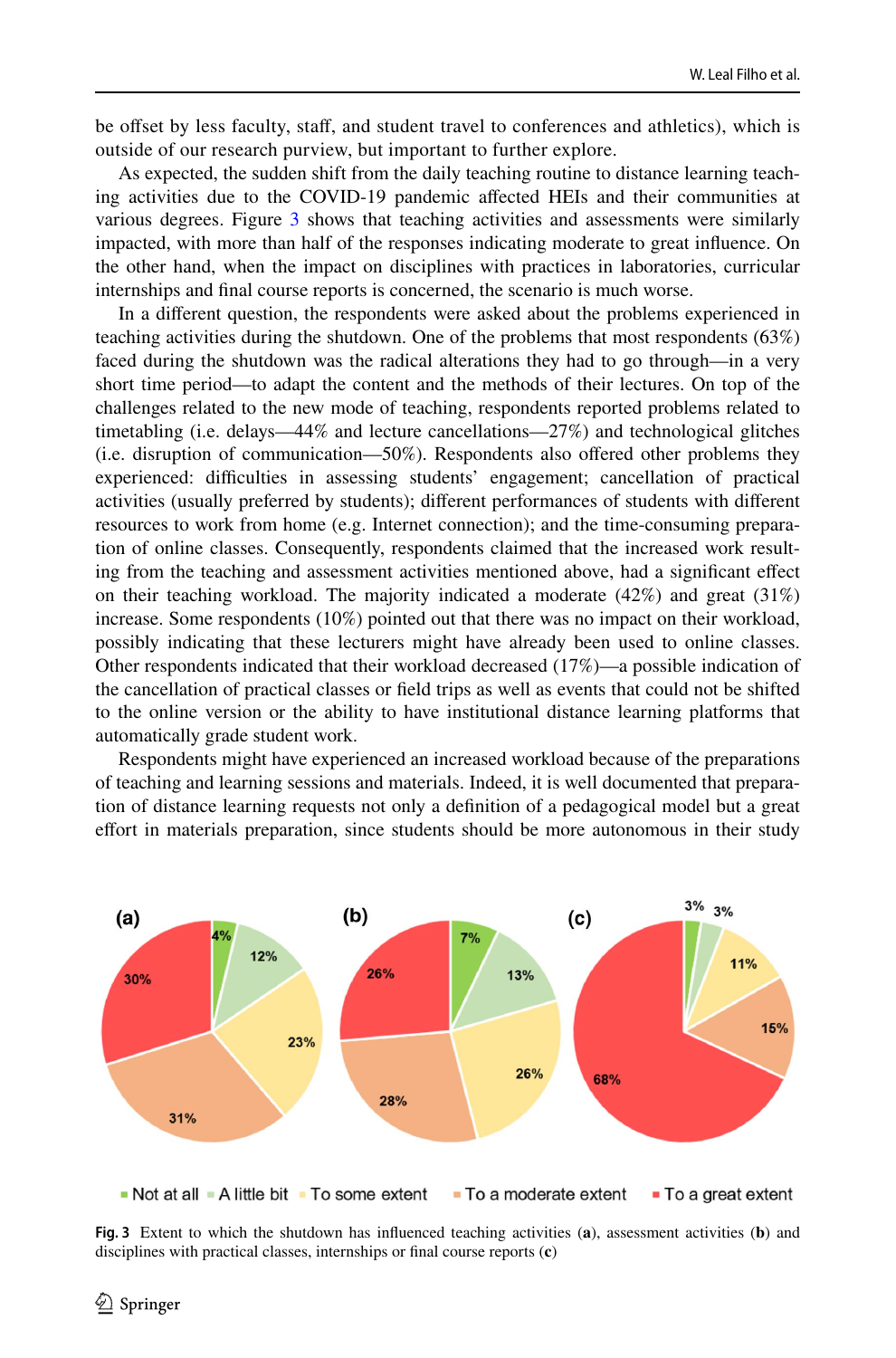

<span id="page-10-0"></span>



<span id="page-10-1"></span>**Fig. 5** Main challenges of COVID-19 to teaching

(Azeiteiro et al., [2014,](#page-16-0) [2015;](#page-16-1) Pereira et al., [2008](#page-18-16)). Figure [4](#page-10-0) summarizes the array of methods used by the respondents to address their information needs. Consultation of journal articles was the most common method reported by 80% of the respondents, followed by the use of online media reports (63%) and book consultation (56%). The other options (10%) included mainly the use of webinars, online conferences and training sessions provided by the universities. One predicted outcome of COVID-19 on universities suggested by the below is that universities will invest more in developing faculty expertise in distance learning teaching so as to be better prepared for future pandemics. A longitudinal study on the impact of COVID-19 on universities would help tease out this possible response dynamic.

Figure [5](#page-10-1) shows that the primary concerns of the majority of respondents revolved around the efectiveness of their teaching. In fact, 65% of respondents were concerned about the lack of communication with students and subsequent reduction in motivation  $(41\%)$ . Others felt that their teaching suffered because they were not sufficiently prepared for the sudden change (i.e. a lack of a pedagogical model, indicated by 45% of the respondents; lack of expertise, indicated by 35% of the respondents; and lack of resources, indicated by 18% of the respondents). While the main challenge of the pandemic induced lockdown was the lack of communication with students, for a substantial group of respondents (35%) was the lack of personal interactions/dialogues with students, the lack of interactions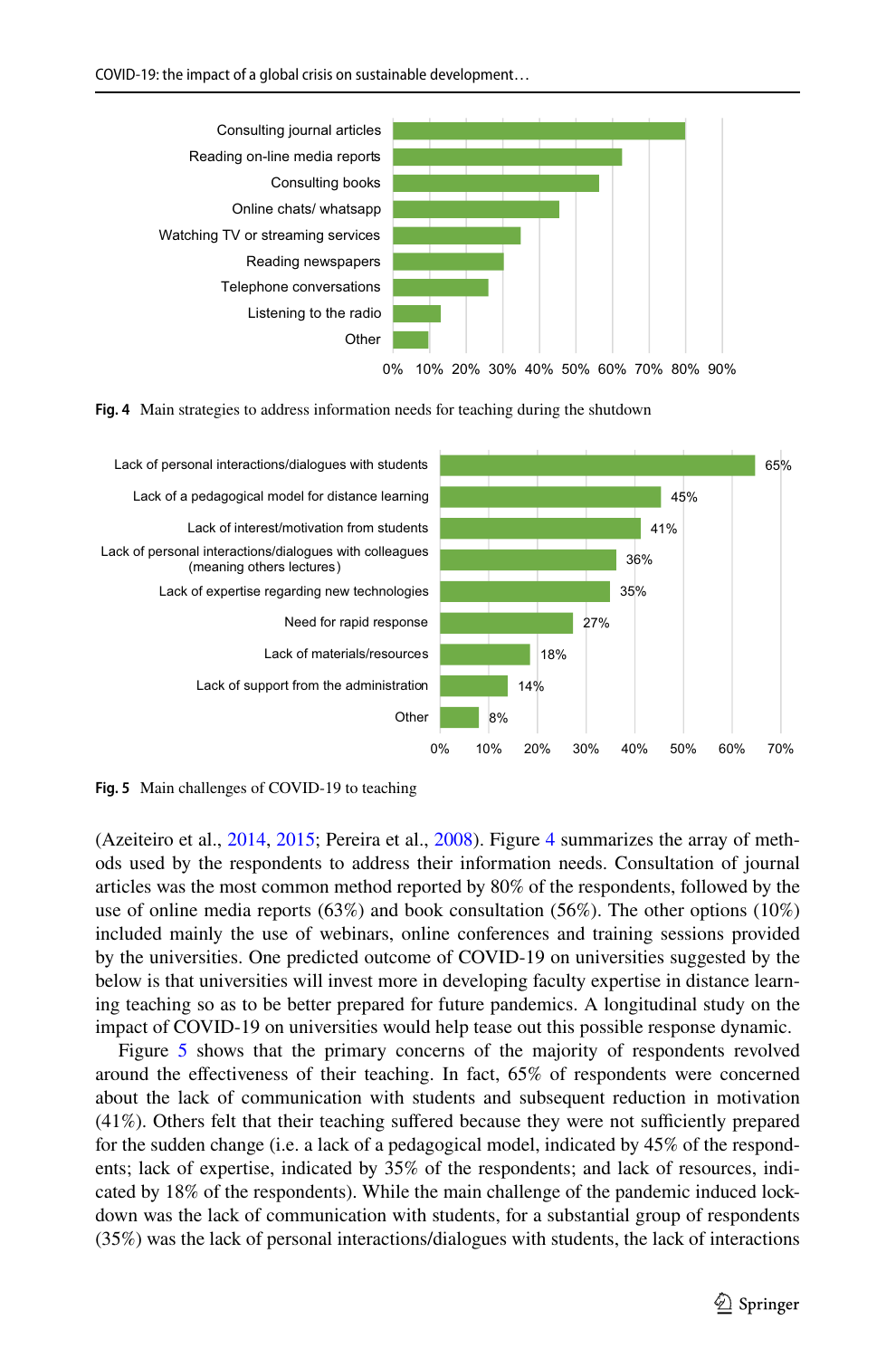with other lecturers was indicated by 36% of the sample. Although lack of support from the administration fgures among the main challenges cited in studies of sustainability in HEIs (Ávila et al. [2017](#page-16-5)), this aspect was the least mentioned by the respondents (14%). Other challenges (8%) cited include the balance between work and other tasks at home; the concern about student engagement; and providing a fair assessment considering that not all students have the same conditions to study (e.g. own computer at home, proper Internet connection). Also these results may suggest that the majority of faculty in this sample who are engaged in teaching sustainability feel that direct face-to-face student engagement is necessary for the efective teaching of sustainability content. Indeed, the majority of the inquired teachers are used to face to face teaching so miss this synchronous interaction, also they did not have training to teach in this new regime, as well as students. But e-learning is much fexible in time and space allowing a students' centred study, and when well prepared, a real interaction and collaborative environment can be created. Nevertheless, e-learning is specially targeted for an adult population that must of it with already professional experience (Azeiteiro et al. [2015\)](#page-16-1).

Irrespective of the challenges and problems caused by the shutdown, university staf seem to have weathered the storm and a substantial percentage of the respondents (74%) claimed that the experience enhanced their creativity in teaching.

The second part of the survey was related to the future and how teaching will be deployed after the pandemic. An overwhelming 82% of the respondents claimed that their experience of the COVID-19 crisis will have a long-term efect on their teaching. When asked to elaborate on the nature of this long-term efect, the majority of responses (36%) signalled a shift towards the adoption of blended learning. A signifcant amount (34%) foresee a shift towards a "home office" approach, i.e. a move towards teleworking with all its implications on the university's provision of office space, lecture rooms and in situ resources (Fig.  $6$ ).

The above responses contain continuity with fndings from education researchers namely Jennie De Gagne and Kelley Walters (2010). Their study of distance learning educators generated fve key themes that are germane to distance learning teaching: that it "offers flexibility and convenience"; "is time-consuming and labor-intensive"; that "strong communication skills are essential" for guiding student engagement and success; that "is learner-centered"; and that "requires continuing education and training" (ibid). The last fnding is consistent with the above data point where 82% of our respondents claimed that they will most likely continue to train in and engage with some type of distance learning element as part of their teaching portfolio. This fact can lead to new challenges with



<span id="page-11-0"></span>**Fig. 6** Ways in which COVID-19 may infuence teaching in the long term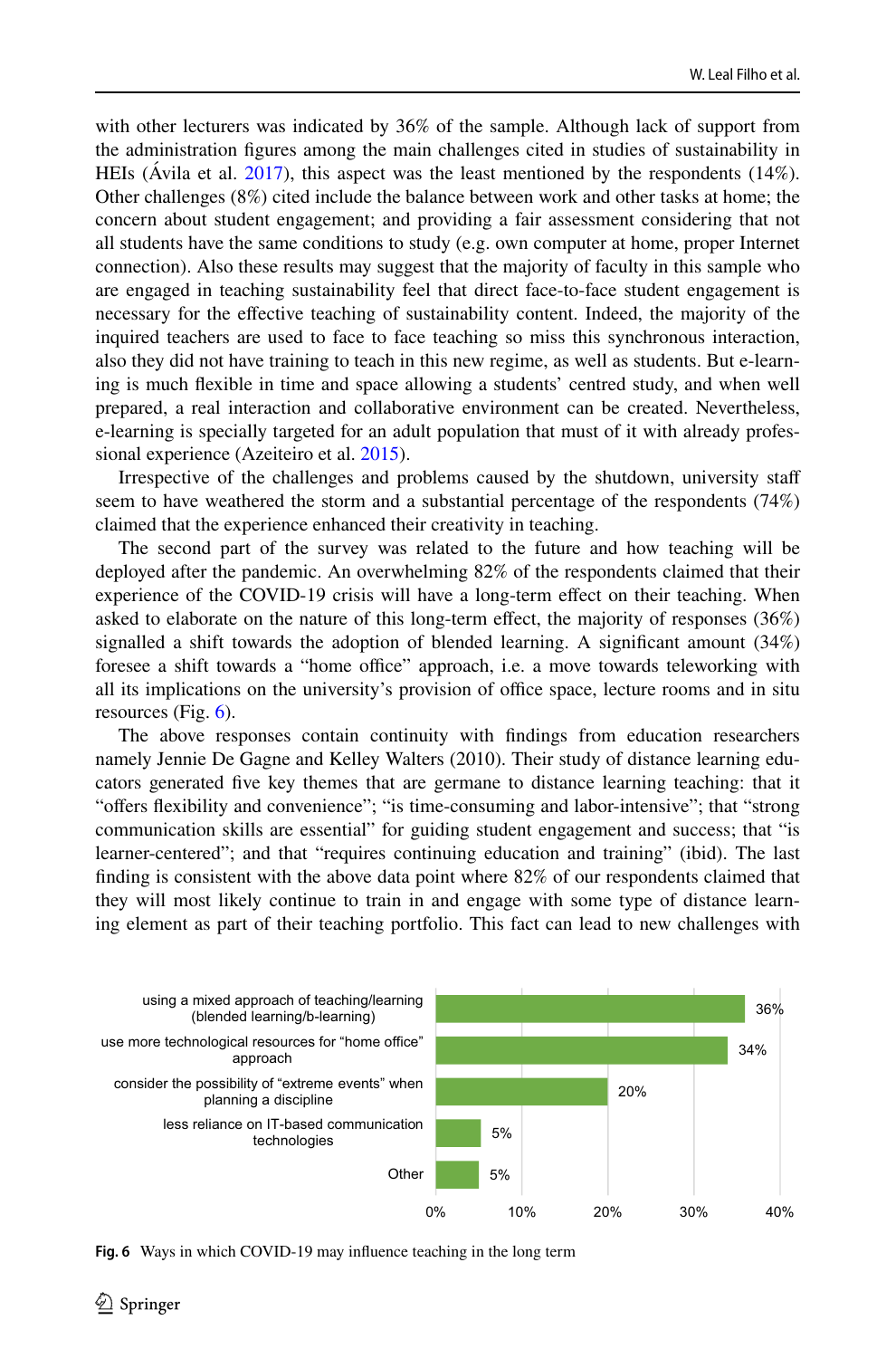acquired competences for sustainability. Earlier studies demonstrate that distance learning can be quite efective within education for sustainable development and problem solving in Higher Education, if well planned and prepared (e.g. Azeiteiro et al. [2014,](#page-16-0) [2015](#page-16-1); Oliveira et al. [2019](#page-18-17)). Besides distance learning supported by a well-grounded pedagogical model, allow the use of teaching approaches like problem based learning, case studies, role playing and gaming that are pedagogical approaches strongly linked with competences acquisition for sustainability (Lozano et al. [2017\)](#page-18-18).

Only 54%  $(n=129)$  of the respondents confirmed that they included references to the COVID-19 crisis when teaching about sustainable development. When asked to explain what this inclusion involved, university staff cited various examples that were quite dependent on their specialization. As expected most of these inclusions involved using the COVID-19 crisis as an illustration of certain phenomena such infectious diseases, health procedures, exponential growth, isolation techniques and media reporting. However, there were a substantial number of responses indicating the creation of opportunities for refection, systems analysis, critical analysis of decisions and policies adopted, and ethical considerations. What is rather worrying is that 46% of the respondents did not feel the need to mention the COVID-19 crisis in their teaching about sustainable development, irrespective of the worldwide environmental, social and economic impacts of this pandemic, namely the decrease in  $CO<sub>2</sub>$  emissions in main cities and decrease in consumption.

We fnd this last data point concerning from a pedagogical perspective. Given there are 17 United Nations Sustainable Development Goals (UN SDG), fve key sustainability competencies (Wiek et al. [2011](#page-19-22); UN [2016](#page-19-23)), and that sustainability is a supradisciplinary (Focth et al. [2019](#page-17-18)) concept that can educate and empower students to understand systemic, wicked problems, the opportunity to better teach any of this was enhanced by COVID-19 in the spring of 2020. Yet, it seems that many teachers missed the opportunity to actively frame their sustainability pedagogy through the biggest global pandemic and economic downturn in memory. It is clear that COVID-19 impacts all three legs of sustainability, and its impact on higher education presented the opportunity to use the universities where faculty are employed as a living laboratory to teach resilience, adaptivity, brittleness, organizational change management, marketing, accounting, and other sustainability contents. Even the unanticipated move to online classes and need to shut-down campuses presented a learning opportunity about sustainability and building adaptive capacity in the face of a natural hazard that has massive social and economic impacts. If sustainability is in part about a praxis of flourishing (Ehrenfeld and Hoffman [2013\)](#page-17-19), then it is paramount that all sustainability educators provide students these tools, so they can use their degrees to help create a fourishing society. Dealing with pandemics, especially as the permafrost continues to melt and potential new viruses are released, is part of such a future. This data point suggests a missed opportunity for sustainability faculty across the curricula to utilize the tragedy of COVID-19 and its many impacts, including on campus operations, as an entryway into discussions about sustainability, wicked problems, and sustainable development.

Lastly, the questionnaire also asked respondents' reactions to a set of statements using a 5-point Likert Scale. Responses were scored (i.e. from 1—Strongly Disagree to 5— Strongly Agree) and the average for each statement calculated. A high average score indicates a high level of agreement. Table [3](#page-13-0) summarizes these results. An overall analysis of the responses in Table [3](#page-13-0) reveals a general consensus that the COVID-19 crisis has presented an opportunity to reimagine the future of the global sustainability agenda, improve the quality of the environment and improve teaching. However, this level of agreement tends to decrease as the statements imply a change in personal and institutional modus operandi in response to the COVID-19 aftermath. In fact, the teaching changes were made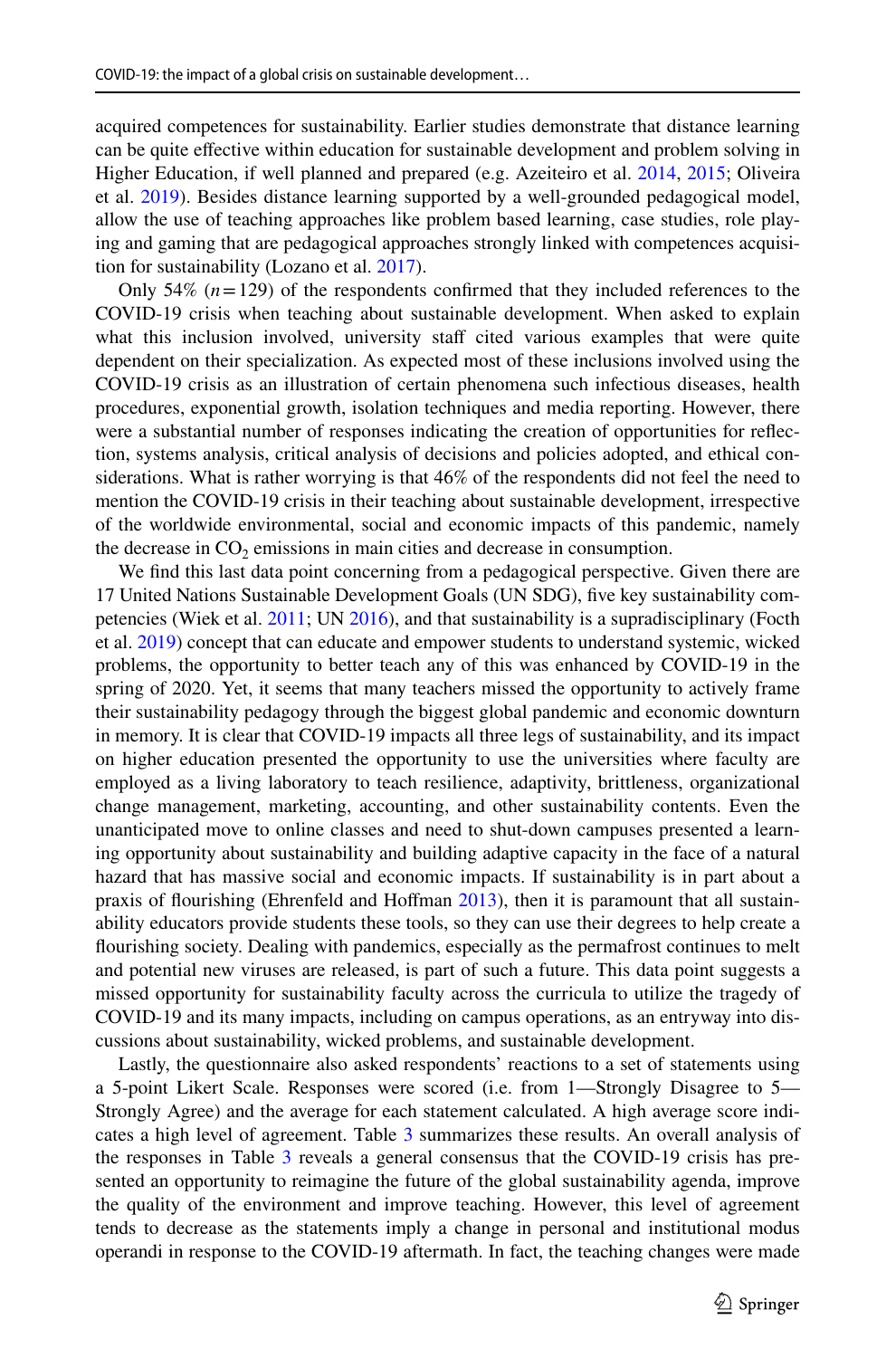<span id="page-13-0"></span>

| Table 3 Levels of agreements about statements about the COVID-19 crisis                                                                                              |         |                       |                 |
|----------------------------------------------------------------------------------------------------------------------------------------------------------------------|---------|-----------------------|-----------------|
| Description                                                                                                                                                          | Average | $\overline{\text{S}}$ | Variance        |
| The incidence of COVID-19 has offered new opportunities to reimagine the future world and this may benefit the<br>global sustainability agenda                       | 4.18    | 896                   | 804             |
| provided some positive impacts (reducing carbon emissions, saving time, etc.)<br>Despite all challenges, COVID-19                                                    | 4.06    | $\overline{0}$        | 02.1            |
| COVID-19 may change the way universities teach (for adding more online classes instead of fully in-class curricula)                                                  | 3.96    | .997                  | 995             |
| I can see a frame of COVID-19 and responses through the lens of justice and ethics                                                                                   | 3.71    | 114                   | 1.31            |
| To me, COVID-19 presents a preview of how we will have to respond to global warming                                                                                  | 3.56    | 1.20                  | - 41            |
| The impact of the COVID-19 crisis allowed to see a higher level of collaboration between universities to help each<br>teaching<br>other in solving distance learning | 3.48    | 1.13                  | 1.29            |
| The impact of the COVID-19 crisis on life as we knew it made me change the way I prepare students for change                                                         | 3.44    | 10 <sup>1</sup>       | 1.10            |
| I expect that global cooperation on tackling COVID-19 will likely divert attention and resources away from global<br>action on climate change                        | 3.38    | 1.10                  | 1.22            |
| I have revised my teaching methods to highlight the impact of the COVID-19 crisis on life as we knew it                                                              | 3.32    | 1.18                  | $\overline{65}$ |
| I have revised the content of my classes to add more issues connected to sustainability during and post-crisis                                                       | 3.13    | 1.20                  | 1.45            |
| I used COVID-19 as an opportunity to better teach sustainability competencies to my students                                                                         | 3.02    | 1.30                  | 1.70            |
| I used COVID-19 as an opportunity to help my students learn about how linear, industrial systems are brittle and<br>unsustainable                                    | 2.99    | 1.32                  | I.75            |
| I used COVID-19 as an entryway into teaching the UN Sustainable Development Goals                                                                                    | 2.68    | 1.33                  | 1.79            |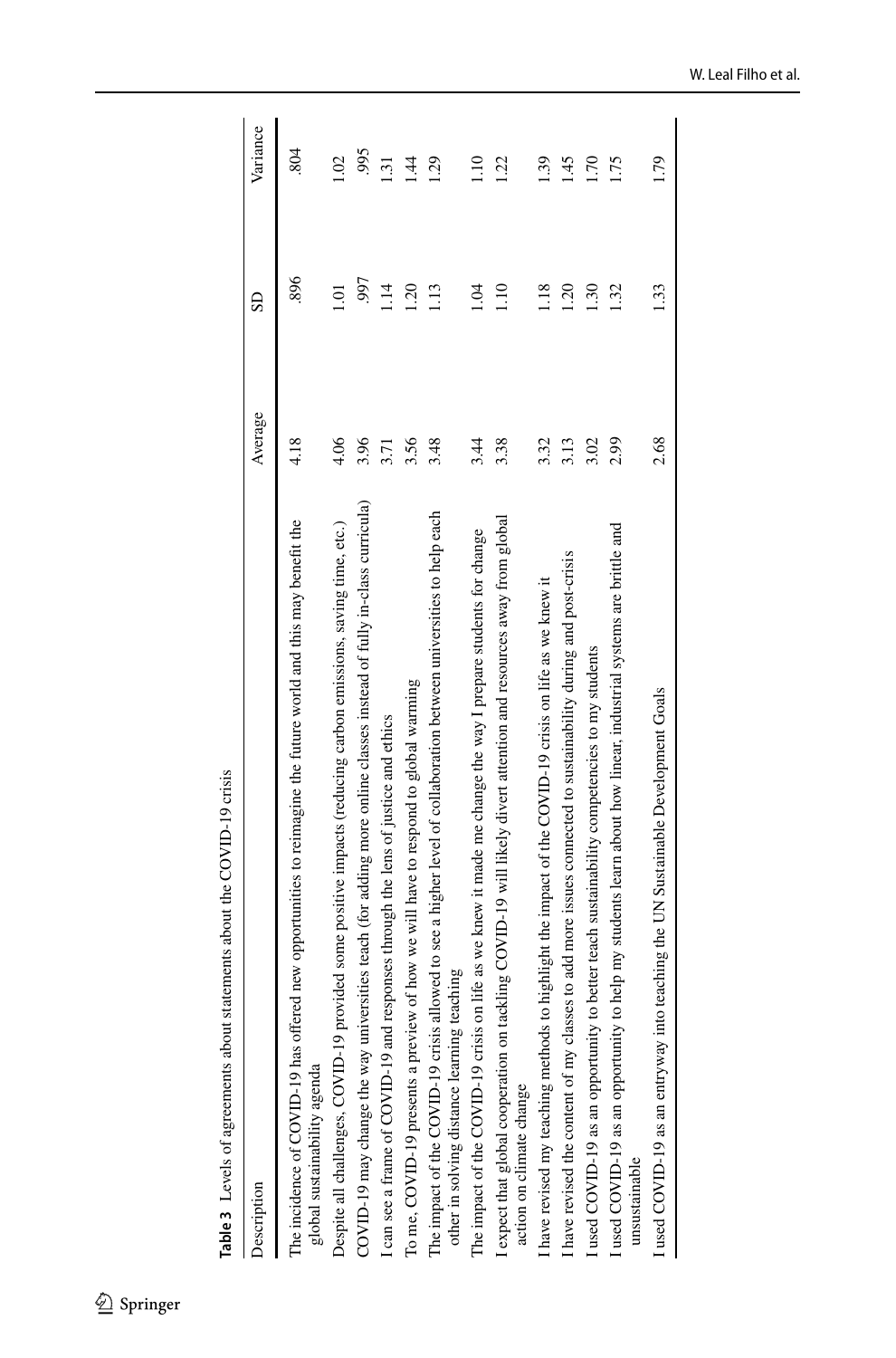in such short notice that teachers add no time yet to refect or change their speeches and materials to students.

Despite the above data point and analysis about 46% not mentioning the COVID-19 crisis in their classes, this fnal set of Likert-based questions does point to stimulating future possibilities for teaching sustainability in a post-COVID world. A vast majority of respondents agreed that COVID-19 presents a chance to redesign a better future world. However, part of this reimagining and redesign must include moving away from linear, brittle industrial systems, and responses suggest that this connection between redesign and unsustainable linear systems in future teaching plans is currently not strong. And while there is agreement that COVID-19 is in part a justice issue (for example, economically poor African Americans in the US have been disproportionately killed by COVID-19 what happened also in another countries), and that the global response to COVID-19 is a fraction of what is most likely required to adapt to climate change, that the responses were not higher in agreement on seeing these two as potentially linked teaching pathways is noteworthy. This implies that there is still not consensus about what should be taught as key parts of sustainability/sustainable development—it would seem that issues of redesigning a linear, industrial, fossil fuel based economy to adapt to climate change and do so in a way that is just, would be central to sustainability teaching. This should translate into above four averages for these fnal questions, yet this is clearly not the case. While we do not expect faculty to redesign entire courses in the middle of a highly stressful and traumatic global pandemic, this research suggests that there is room to better frame and teach sustainability via the lens of what is clearly a sustainability/sustainable development issue (i.e. COVID-19 and its impact on social, environmental, and economic systems). Future research would be served by asking more precise follow-up questions on this set of Likert questions, to gauge why these teaching opportunities and the connections between teaching the UN SDGs, justice, sustainability competencies, the need to redesign society, the opportunity to reduce consumption, the need to address circular industrial consumption (see for example suggestion in Kaufmann et al. [2019](#page-18-19); Kopnina [2018\)](#page-18-20), and others were not better capitalized upon by the esteemed sustainability educators that responded to this survey.

The challenges of e-learning stressed earlier (including the potential for natural resources saving compared to face-to-face education, as stressed for example by Roy et al. 2008) and of the new ways and paradigms of thinking and living due to COVID-19, can be important drivers and opportunities to enhance education for sustainable development.

# **5 Conclusions**

This study has sought to understand the impact of COVID-19 on university teaching but in particular on the teaching of sustainability through the use of a large-scale survey. The survey captured the experiences of 238 academics across a range of disciplines, from 147 institutions across the world. The results show that the impacts of COVID-19 across the sector have been broadly similar: higher education institutions were forced to fully abandon face-to-face teaching and campus-based activities for a period of time, as various forms of lockdown have meant the closure of institutions in order to reduce physical contact and limit the spread of the virus.

Even though the speed with which actions had to be taken has not resulted in a full stop of teaching, it has required a rapid switch from teaching in the classroom, to trying to deliver content and student experience through distance learning technologies. Most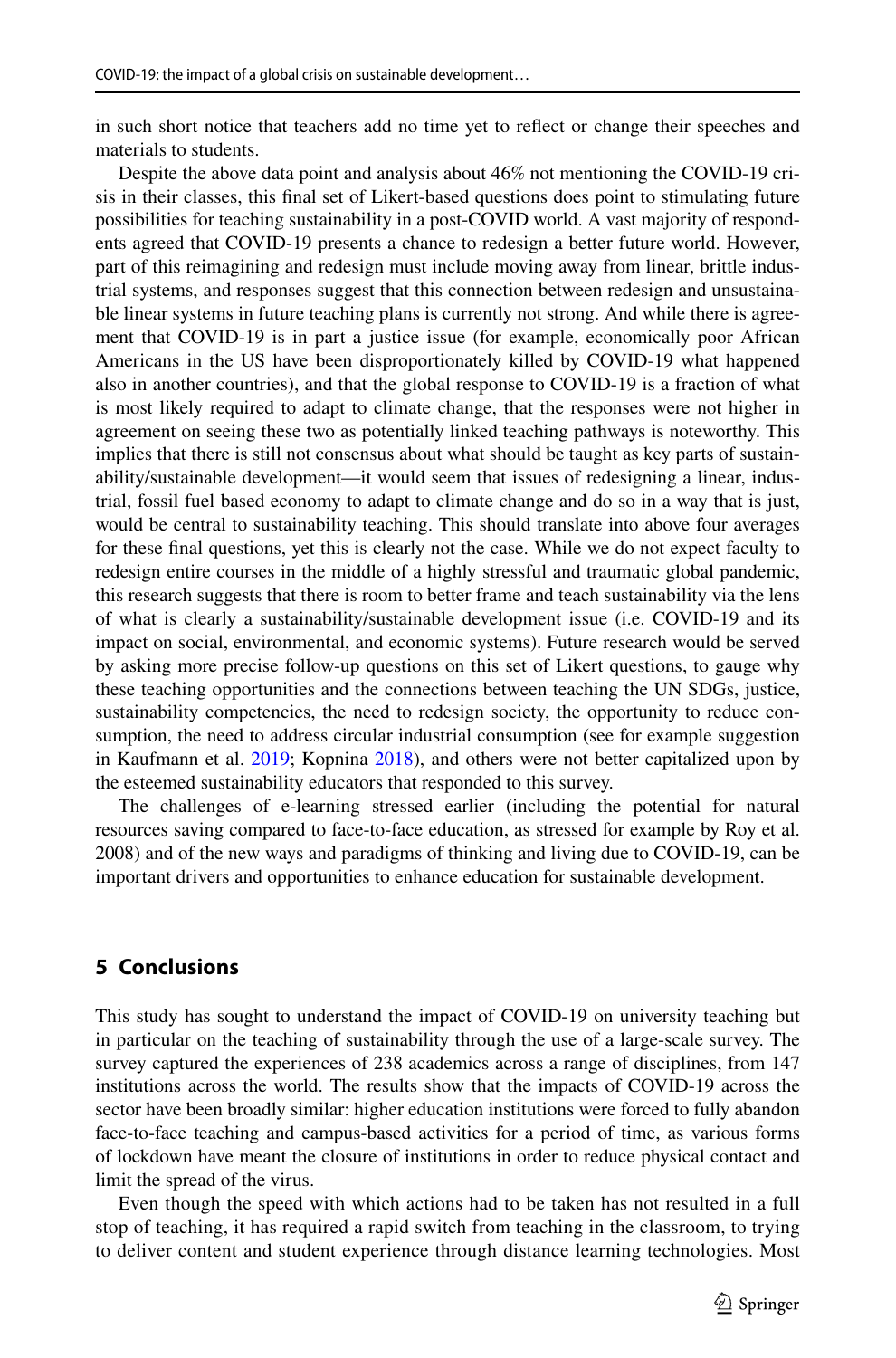respondents have found this adaption a big challenge because it had to be achieved in a very short space of time, resulting in an increased workload. Laboratory based courses, feld work and student placements have been particularly impacted, and assessments in general have required re-thinking. However, many courses have been able to continue in a virtual mode and respondents also suggest that they felt that they had the necessary skills to adapt to diferent modes of delivery, with a range of technological approaches deployed to support the continuation of learning.

In the context of learning from home, many responses suggest that students and staf have been heavily reliant on accessing journal articles, online media reports and resorting to the use of books. However, concern was shared about the efectiveness of their teaching, the lack of personal communication with students, along with worries about students' motivation. A lack of an overall pedagogical model for distance learning has hindered progresses. But respondents also suggested that the experience has been positive on occasions, to the extent that creativity has been enhanced. In the future, respondents foresee the increased use of distance/blended learning approaches and the greater use of technology in the home office.

With specific regard to the impact on sustainability teaching, this research suggests that the experience of the COVID-19 pandemic has provided an opportunity to critically refect and to consider possible opportunities to redesign the ways sustainability is being taught at higher education institutions. The impacts of COVID-19 on social, environmental and economic systems may also serve as a lens to focus on what is clearly a sustainability/sustainable development issue, and to consider what knowledge, understanding, skills and attributes are required to deal with the challenges imposed. There is still lack of consensus about the breadth of issues critical to education for sustainability/ sustainable development, while it is imperative that we need to redesign a linear, industrial, fossil fuel based economy to adapt to climate change, we also need to address how unsustainability may lead to global pandemics and the need for global sustainable solutions. Such issues need to be central to sustainability teaching.

This pandemic brought to the fore the difficulties and challenges related to upgrading the higher education system to take better advantage of digital technologies, driving change never imagined, in such a short time. These changes need to be internalized and absorbed by universities, at least in part, in the post-pandemic world. This research has shown that the pandemic will continue to infuence HEIs in the long term, where using a blended learning increases, and more staff use technological resources in their home office. It will be incumbent on universities to facilitate and support home working with appropriate software and systems access. Governments and institutions will need to make greater effort and pursue further investments to ensure the ideal conditions for learning and teaching for students and professors (Internet access, technological resources).

There are two main limitations to this study. The frst relates to the number of responses. From the total of 238 individuals from 147 diferent universities in 47 diferent countries, Africa was under represented with only a few universities. Therefore, more research is needed to identify trends in that part of the world. Also, the second limitation relates to the timing of the study; the study was undertaken during the lockdown, rather than at the end of the lockdown. Therefore, whilst it is strongly situated to report a unique snapshot of the implications of COVID-19, it does not report on the full extent of the impact of the pandemic (which is currently unknown).

The data and evidence gathered from the study are nonetheless robust, in the sense that it ofers unprecedented insights into how higher education institutions have been coping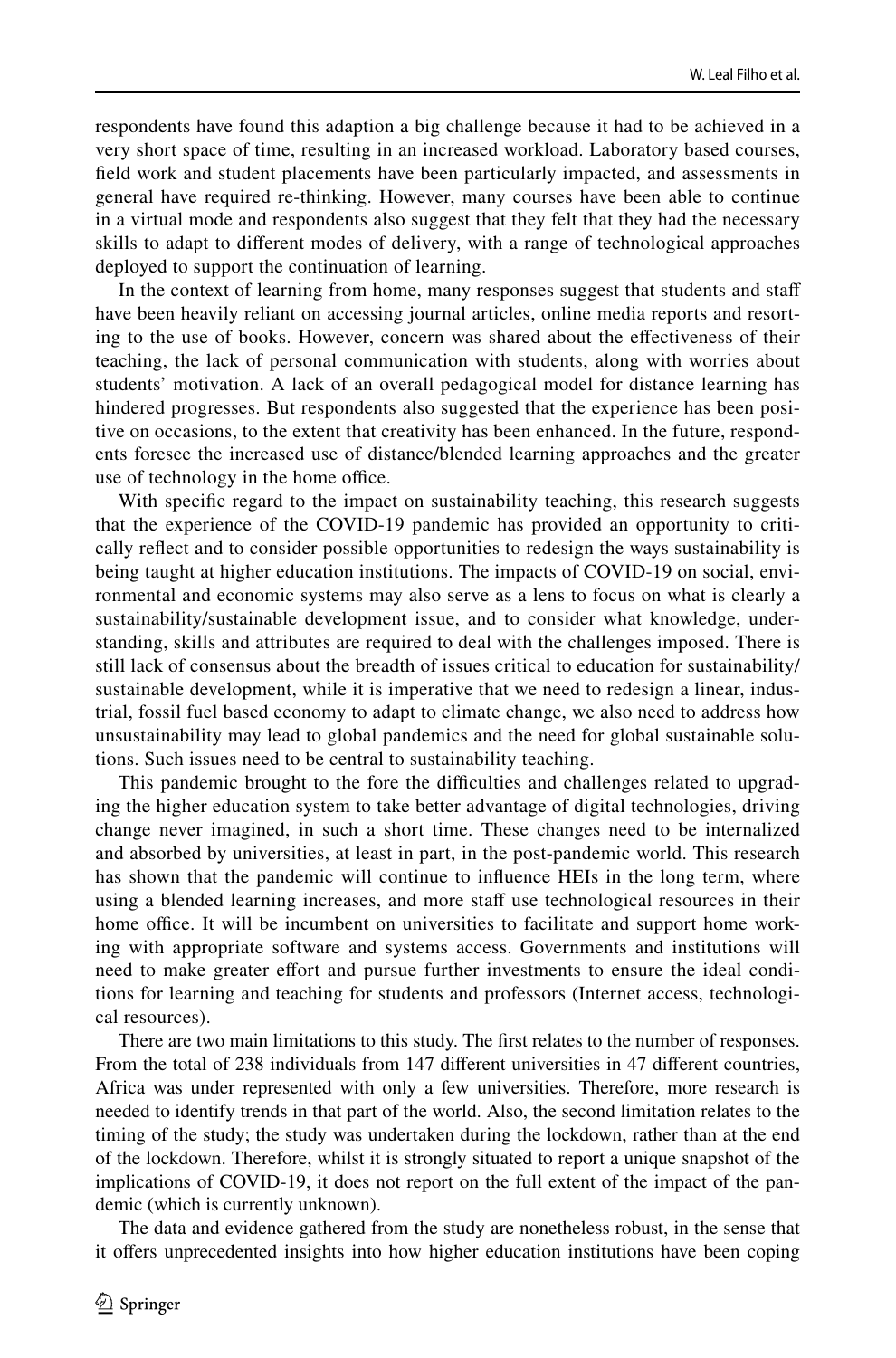with the COVID-19 epidemic, and how the teaching on sustainable development has been infuenced by it.

The implications of this paper are threefold. Firstly, it clearly shows how the COVID-19 pandemic impaired sustainability teaching, and the various ways it did so. Secondly, it outlined some of the means deployed by many universities, with a view to mitigate the impacts of the pandemic. Finally, it shows that investments in IT are needed, so as to place universities in a better position to cope with situations when the normal teaching, based on face-to-face interactions, is impaired.

As the world progressively recovers from the pandemic, its economic impacts are becoming clearer. The increases in unemployment rates, the losses seen in fnancial markets, and the fact that social inequalities are becoming deeper, makes it clear that the principles of sustainability are as important as seldom before. By tackling the need for maintaining equitable conditions across sectors, countries and time, the pandemic itself may be used as a teaching resource, to illustrate the need for maintaining a balance between people, the environment and human health.

In moving forward, understanding and overcoming the barriers here described is crucial so that HEIs can continue with the needed work of embedding sustainable development teaching throughout the curricula. The need for HEIs to provide sustainable development education and competencies is only going to grow in the coming years and decades, regardless of the current COVID-19 shutdown.

**Funding** Not applicable.

**Availability of data and materials** Not applicable.

**Code availability** Not applicable.

# **Compliance with ethical standards**

**Confict of interest** The authors declare that they have no confict of interest.

# **References**

- <span id="page-16-4"></span>Adams, B. (2020). COVID-19 and Conservation, [https://thinkinglikeahuman.com/2020/03/16/covid](https://thinkinglikeahuman.com/2020/03/16/covid-19-and-conservation/) [-19-and-conservation/](https://thinkinglikeahuman.com/2020/03/16/covid-19-and-conservation/).
- <span id="page-16-3"></span>Anguelovski, I., Honey-Rosés, J., & Ruiz-Mallén, I. (2020). Academia in the time of Covid-19: Our chance to develop an ethics of care, [http://estevecorbera.com/academia-in-the-time-of-covid-19-our-chanc](http://estevecorbera.com/academia-in-the-time-of-covid-19-our-chance-to-develop-an-ethics-of-care/) [e-to-develop-an-ethics-of-care/.](http://estevecorbera.com/academia-in-the-time-of-covid-19-our-chance-to-develop-an-ethics-of-care/)
- <span id="page-16-5"></span>Ávila, L. V., Leal Filho, W., Brandli, L., Macgregor, C. J., Molthan-Hill, P., Özuyar, P. G., & Moreira, R. M. (2017). Barriers to innovation and sustainability at universities around the world. *Journal of Cleaner Production, 164,* 1268–1278. <https://doi.org/10.1016/j.jclepro.2017.07.025>.
- <span id="page-16-1"></span>Azeiteiro, U. M., Bacelar-Nicolau, P., Caetano, F., & Caeiro, S. (2015). Education for sustainable development through e-learning in higher education: Experiences from Portugal. *Journal of Cleaner Production, 106,* 308–319.<https://doi.org/10.1016/j.jclepro.2014.11.056>.
- <span id="page-16-2"></span>Azeiteiro, U. M., Leal Filho, W., & Aires, L. (2018). *Climate literacy and innovations in climate change education—distance learning for sustainable development*. Cham: Springer.
- <span id="page-16-0"></span>Azeiteiro, U. M., Leal Filho, W., & Caeiro, S. (2014). *E-learning and education for sustainability*. Frankfurt: Peter Lang.
- Azeiteiro, U.M., Leal Filho, W., & Davim, J.P. (2017). *Higher education institutions in a global warming world the transition of higher education institutions to a low carbon economy*. River Publishers, [https](https://www.riverpublishers.com/book_details.php?book_id=464) [://www.riverpublishers.com/book\\_details.php?book\\_id=464.](https://www.riverpublishers.com/book_details.php?book_id=464)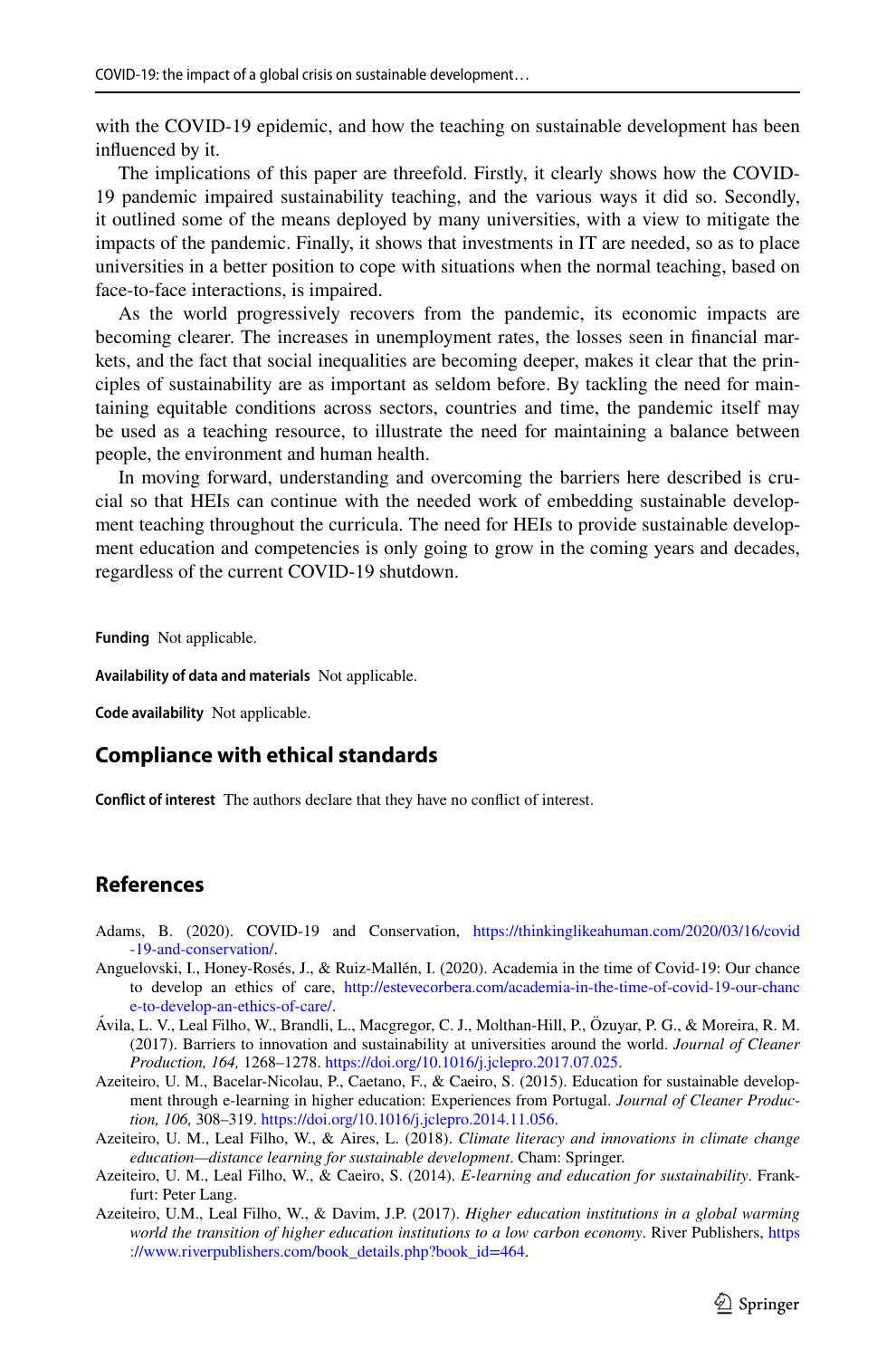- <span id="page-17-13"></span>Baker-Shelley, A., van Zeijil-Rozema, A., & Martens, P. (2017). A conceptual synthesis of organizational transformation: How to diagnose, and navigate, pathways for sustainability at universities? *Journal of Cleaner Production, 145,* 262–276.<https://doi.org/10.1016/j.jclepro.2017.01.026>.
- <span id="page-17-11"></span>Bao, W. (2020). COVID-19 and online teaching in higher education: A case study of Peking University. *Human Behaviour and Emerging Technologies*. [https://doi.org/10.1002/hbe2.191.](https://doi.org/10.1002/hbe2.191)
- <span id="page-17-2"></span>Bizerril, M., Rosa, M. J., Carvalho, T., & Pedrosa, J. (2018). Sustainability in higher education: A review of contributions from Portuguese Speaking Countries. *Journal of Cleaner Production, 171,* 600–612. [https://doi.org/10.1016/j.jclepro.2017.10.048.](https://doi.org/10.1016/j.jclepro.2017.10.048)
- <span id="page-17-1"></span>Bogoch, I. I., Watts, A., Thomas-Bachli, A., Huber, C., Kraemer, M. U. G., & Khan, K. (2020). Pneumonia of unknown aetiology in Wuhan, China: Potential for international spread via commercial air travel. *Journal of Travel Medicine*. [https://doi.org/10.1093/jtm/taaa008.](https://doi.org/10.1093/jtm/taaa008)
- <span id="page-17-4"></span>Brudermann, T., Aschemann, R., Füllsack, M., & Posch, A. (2019). Education for sustainable development 4.0: Lessons learned from the University of Graz, Austria. *Sustainability, 11*(8), 2347.
- CDC (2020). Novel coronavirus—information for healthcare professionals, [https://www.cdc.gov/coronaviru](https://www.cdc.gov/coronavirus/2019-nCoV/hcp/index.html) [s/2019-nCoV/hcp/index.html](https://www.cdc.gov/coronavirus/2019-nCoV/hcp/index.html).
- <span id="page-17-16"></span>Cohen, M. J. (2020). Does the COVID-19 outbreak mark the onset of a sustainable consumption transition? *Sustainability: Science*. *Practice and Policy, 16,* 1–3. <https://doi.org/10.3390/su11082347>.
- <span id="page-17-7"></span>Dans, E. (2020) The coronavirus pandemic has unleashed a revolution in education: From now on, blended learning will be the benchmark, [https://www.forbes.com/sites/enriquedans/2020/04/13/the-coronaviru](https://www.forbes.com/sites/enriquedans/2020/04/13/the-coronavirus-pandemic-has-unleashed-a-revolution-in-education-from-now-on-blended-learning-will-be-the-benchmark/#62a81fc0536f) [s-pandemic-has-unleashed-a-revolution-in-education-from-now-on-blended-learning-will-be-the](https://www.forbes.com/sites/enriquedans/2020/04/13/the-coronavirus-pandemic-has-unleashed-a-revolution-in-education-from-now-on-blended-learning-will-be-the-benchmark/#62a81fc0536f)[benchmark/#62a81fc0536f.](https://www.forbes.com/sites/enriquedans/2020/04/13/the-coronavirus-pandemic-has-unleashed-a-revolution-in-education-from-now-on-blended-learning-will-be-the-benchmark/#62a81fc0536f)
- De Gagne, J., & Walters, K. (2010). The lived experience of online educators: Hermeneutic phenomenology. *Journal of Online Learning and Teaching, 6*(2), 357–366.
- <span id="page-17-14"></span>Disterheft, A., Caeiro, S., Azeiteiro, U. M., & Leal Filho, W. (2013). Sustainability Science and education for sustainable development in universities: a way for transition. In S. Caeiro, W. Leal Filho, C. Jabbour, & U. Azeiteiro (Eds.), *Sustainability Assessment Tools in Higher Education Institutions* (pp. 3–27). Cham: Springer.
- <span id="page-17-17"></span>Economist, T. (2020). Clear thinking required; Covid-19 and climate change. *The Economist, 434*(9187), 70.
- <span id="page-17-15"></span>Ehrenfeld, J., & Hofman, A. (2013). *Flourishing: A frank conversation about sustainability*. Stanford: Stanford Business Books.
- <span id="page-17-19"></span>Elfein, J. (2020). Coronavirus (COVID-19) disease pandemic—Statistics & Facts. Statistica [https://www.](https://www.statista.com/topics/5994/the-coronavirus-disease-covid-19-outbreak/) [statista.com/topics/5994/the-coronavirus-disease-covid-19-outbreak/](https://www.statista.com/topics/5994/the-coronavirus-disease-covid-19-outbreak/).
- <span id="page-17-0"></span>Eurosurveillance. (2020). Note from the editors: World Health Organization declares novel coronavirus (2019-nCoV) sixth public health emergency of international concern. *Eurosurveillance*. [https://doi.](https://doi.org/10.2807/1560-7917.ES.2020.25.5.200131e) [org/10.2807/1560-7917.ES.2020.25.5.200131e](https://doi.org/10.2807/1560-7917.ES.2020.25.5.200131e).
- <span id="page-17-8"></span>Farinha, C., Caeiro, S., & Azeiteiro, U. (2020). Universities speak up regarding the implementation of sustainable development challenges: The case of Portugal. *International Journal of Sustainability in Higher Education, 21*(3), 465–506. [https://doi.org/10.1108/IJSHE-08-2019-0250.](https://doi.org/10.1108/IJSHE-08-2019-0250)
- <span id="page-17-3"></span>Foch, W., Reiter, M. A., Barresi, P. A., & Smardon, R. C. (2019). *Education for sustainable human and environmental systems: from theory to practice*. New York: Routledge.
- <span id="page-17-18"></span>Gewin, V. (2020). Into the digital classroom. Five tips for moving teaching online as COVID-19 takes hold. *Nature, 580,* 295–296. <https://doi.org/10.1038/d41586-020-00896-7>.
- <span id="page-17-9"></span>Goering, L. (2020). Online classes, video meetings: Can coronavirus spur low-carbon habits? [https://natio](https://nationalpost.com/pmn/environment-pmn/online-classes-video-meetings-can-coronavirus-spur-low-carbon-habits) [nalpost.com/pmn/environment-pmn/online-classes-video-meetings-can-coronavirus-spur-low-carbo](https://nationalpost.com/pmn/environment-pmn/online-classes-video-meetings-can-coronavirus-spur-low-carbon-habits) [n-habits.](https://nationalpost.com/pmn/environment-pmn/online-classes-video-meetings-can-coronavirus-spur-low-carbon-habits)
- Habib, L., & Johannesen, M. (2014). Perspectives on academic staf involvement in the acquisition and implementation of educational technologies. *Teaching in Higher Education, 19*(5), 484–496. [https://](https://doi.org/10.1080/13562517.2014.880679) [doi.org/10.1080/13562517.2014.880679.](https://doi.org/10.1080/13562517.2014.880679)
- <span id="page-17-5"></span>Hodges, C., Moore, S., Lockee, B., Trust, T., & Bond, A. (2020). The diference between emergency remote teaching and online learning. EDUCAUSE, [https://er.educause.edu/articles/2020/3/the-diference](https://er.educause.edu/articles/2020/3/the-difference-between-emergency-remote-teaching-and-online-learning#fnr14) [-between-emergency-remote-teaching-and-online-learning#fnr14.](https://er.educause.edu/articles/2020/3/the-difference-between-emergency-remote-teaching-and-online-learning#fnr14)
- <span id="page-17-6"></span>House-Peters, L. A., Del Casino Jr, V. J., & Brooks, C. F. (2019). Dialogue, inquiry, and encounter: Critical geographies of online higher education. *Progress in Human Geography, 43*(1), 81–103. [https://doi.](https://doi.org/10.1177/0309132517735705) [org/10.1177/0309132517735705.](https://doi.org/10.1177/0309132517735705)
- <span id="page-17-10"></span>Jones, N. (2018). The virtual lab. Can a simulated laboratory experience provide the same benefts for students as access to a real-world lab? *Nature, 562,* 5-S7. <https://doi.org/10.1038/d41586-018-06831-1>.
- <span id="page-17-12"></span>Karatzoglou, B. (2013). An in-depth literature review of the evolving roles and contributions of universities to education for sustainable development. *Journal of Cleaner Production, 49,* 44–53. [https://doi.](https://doi.org/10.1016/j.jclepro.2012.07.043) [org/10.1016/j.jclepro.2012.07.043](https://doi.org/10.1016/j.jclepro.2012.07.043).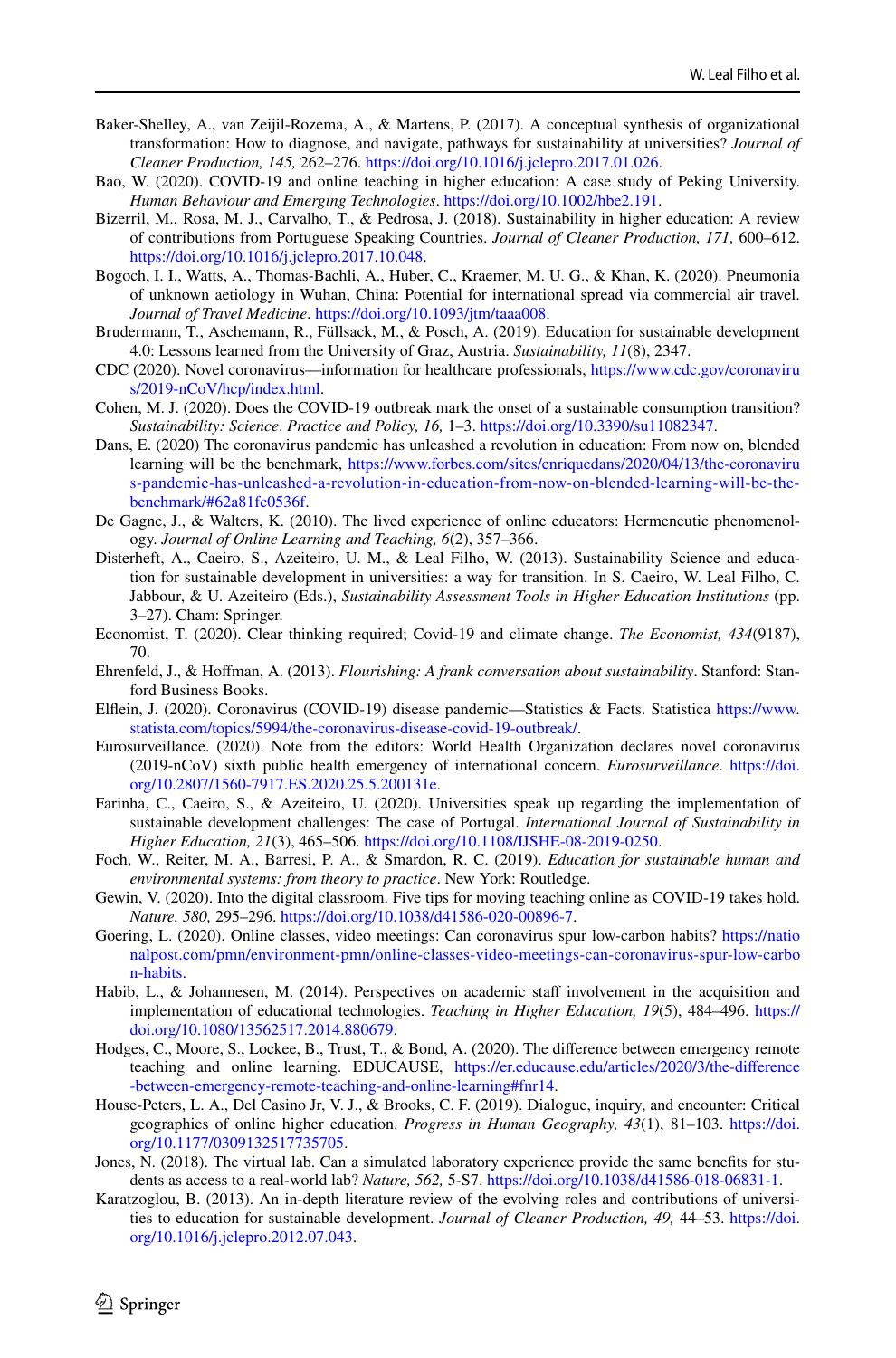- <span id="page-18-6"></span>Kaufmann, N., Sanders, C., & Wortmann, J. (2019). Building new foundations: the future of education from a degrowth perspective. *Sustainability Science, 14,* 931–941. [https://doi.org/10.1007/s11625-019-](https://doi.org/10.1007/s11625-019-00699-4) [00699-4](https://doi.org/10.1007/s11625-019-00699-4).
- <span id="page-18-19"></span>Kimbrough, L. (2020). Field research, interrupted: How the COVID-19 crisis is stalling science. [https://](https://news.mongabay.com/2020/04/field-research-interrupted-how-the-covid-19-crisis-is-stalling-science/) [news.mongabay.com/2020/04/feld-research-interrupted-how-the-covid-19-crisis-is-stalling-science/](https://news.mongabay.com/2020/04/field-research-interrupted-how-the-covid-19-crisis-is-stalling-science/).
- <span id="page-18-12"></span>Kopnina, H. (2018). Teaching sustainable development goals in The Netherlands: A critical approach. *Environmental Education Research, 24*(9), 1268–1283. <https://doi.org/10.1080/13504622.2017.1303819>.
- <span id="page-18-20"></span>Lai, C. C., Wang, C. Y., Wang, Y. H., Hsueh, S. C., Ko, W. C., & Hsueh, P. R. (2020). Global epidemiology of coronavirus disease 2019 (COVID-19): Disease incidence, daily cumulative index, mortality, and their association with country healthcare resources and economic status. *International Journal of Antimicrobial Agents*. <https://doi.org/10.1016/j.ijantimicag.2020.105946>.
- <span id="page-18-3"></span>Leal Filho, W., Pallant, E., Richter, B., & Brandli, L. L. (2018). Planning and implementing sustainability in higher education institutions: An overview of the difculties and potentials. *International Journal of Sustainable Development and World Ecology, 25*(8), 713–721. [https://doi.org/10.1080/13504](https://doi.org/10.1080/13504509.2018.1461707) [509.2018.1461707.](https://doi.org/10.1080/13504509.2018.1461707)
- <span id="page-18-7"></span>Leal Filho, W., Raath, S., Lazzarini, B., Vargas, V. R., de Souza, L., Anholon, R. A., & Orlovic, V. L. (2018). The role of transformation in learning and education for sustainable development. *Journal of Cleaner Production, 199,* 286–295.<https://doi.org/10.1016/j.jclepro.2018.07.017>.
- <span id="page-18-13"></span>Lewnard, J. A., & Lo, N. C. (2020). Scientifc and ethical basis for social-distancing interventions against COVID-19. *Lancet Infectious Diseases*. [https://doi.org/10.1016/S1473-3099\(20\)30190-0.](https://doi.org/10.1016/S1473-3099(20)30190-0)
- <span id="page-18-4"></span>Li, C., & Zhou, H. (2018). Enhancing the efficiency of massive online learning by integrating intelligent analysis into MOOCs with an application to education of sustainability. *Sustainability, 10,* 468. [https://](https://doi.org/10.3390/su10020468) [doi.org/10.3390/su10020468](https://doi.org/10.3390/su10020468).
- <span id="page-18-15"></span>Li, Q., Guan, X., Wu, P., Wang, X., Zhou, L., Tong, Y., & Xing, X. (2020). Early transmission dynamics in Wuhan, China, of novel coronavirus–infected pneumonia. *New England Journal of Medicine, 382*(13), 1199–1207. [https://doi.org/10.1056/NEJMoa2001316.](https://doi.org/10.1056/NEJMoa2001316)
- <span id="page-18-0"></span>Lozano, R., Merrill, M. Y., Sammalisto, K., Ceulemans, K., & Lozano, F. J. (2017). Connecting competences and pedagogical approaches for sustainable development in higher education: A literature review and framework proposal. *Sustainability, 9,* 1889. <https://doi.org/10.3390/su9101889>.
- <span id="page-18-18"></span>Lupia, T., Scabini, S., Pinna, S. M., Di Perri, G., De Rosa, F. G., & Corcione, S. (2020). 2019 novel coronavirus (2019-nCoV) outbreak: A new challenge. *Journal of Global Antimicrobial Resistance, 21,* 22–27. <https://doi.org/10.1016/j.jgar.2020.02.021>.
- <span id="page-18-1"></span>Mahase, E. (2020). Covid-19: UK starts social distancing after new model points to 260 000 potential deaths. *The British Medical Journal*.<https://doi.org/10.1136/bmj.m1089>.
- <span id="page-18-8"></span>Markowitz, D. M., Laha, R., Perone, B. P., Pea, R., & Bailenson, J. N. (2018). Immersive virtual reality feld trips facilitate learning about climate change. *Frontiers in Psychology*. [https://doi.org/10.3389/fpsyg](https://doi.org/10.3389/fpsyg.2018.02364) [.2018.02364.](https://doi.org/10.3389/fpsyg.2018.02364)
- <span id="page-18-11"></span>Mccowan, T. (2016). Universities and the post-2015 development agenda: An analytical framework. *Higher Education, 72*(4), 505–523. [https://doi.org/10.1007/s10734-016-0035-7.](https://doi.org/10.1007/s10734-016-0035-7)
- <span id="page-18-5"></span>Molderez, I., & Fonseca, E. (2018). The efficacy of real-wold experiences and services learning for fostering competences for sustainable development in higher education. *Journal of Cleaner Production, 172,* 4397–4410. [https://doi.org/10.1016/j.jclepro.2017.04.062.](https://doi.org/10.1016/j.jclepro.2017.04.062)
- <span id="page-18-17"></span>Oliveira, C., Trindade, J., & Caeiro, S. (2019). Contribution of advanced training for real problem solutions within sustainable development goals: The case of an e-learning PhD. In U. Azeiteiro (Ed.), *Davim P* (pp. 261–271). Opportunities and Challenges for Achieving Sustainable Development Goals. Taylors & Francis Group: Higher Education and Sustainability.
- <span id="page-18-14"></span>Omary, M. B., Eswaraka, J., Kimball, D., Moghe, P. V., Panettieri, R. A., Jr., & Scotto, K. W. (2020). The COVID-19 pandemic and research shutdown: staying safe and productive. *Journal of Clinical Investigation*. <https://doi.org/10.1172/JCI138646>.
- <span id="page-18-9"></span>Panigrahi, R., Srivastava, P. R., & Sharma, D. (2018). Online learning: Adoption, continuance, and learning outcome—A review of literature. *International Journal of Information Management, 43,* 1–14.
- <span id="page-18-10"></span>Park, M., Thwaites, R. S., & Openshaw, P. J. M. (2020). COVID-19: Lessons from SARS and MERS. *European Journal of Immunology, 50,* 308–316.
- <span id="page-18-2"></span>Pereira, A., Mendes, A. Q., Morgado, L., Amante, L., & Bidarra, J. (2008). *Universidade Aberta's Pedagogical Model for Distance Education* (p. 109). Lisbon: Universidade Aberta.
- <span id="page-18-16"></span>Pirouz, B., Haghshenas, S. S., Haghshenas, S. S., & Piro, P. (2020). Investigating a serious challenge in the sustainable development process: Analysis of confrmed cases of COVID-19 (new type of coronavirus) through a binary classifcation using artifcial intelligence and regression analysis. *Sustainability, 12,* 2427. <https://doi.org/10.3390/su12062427>.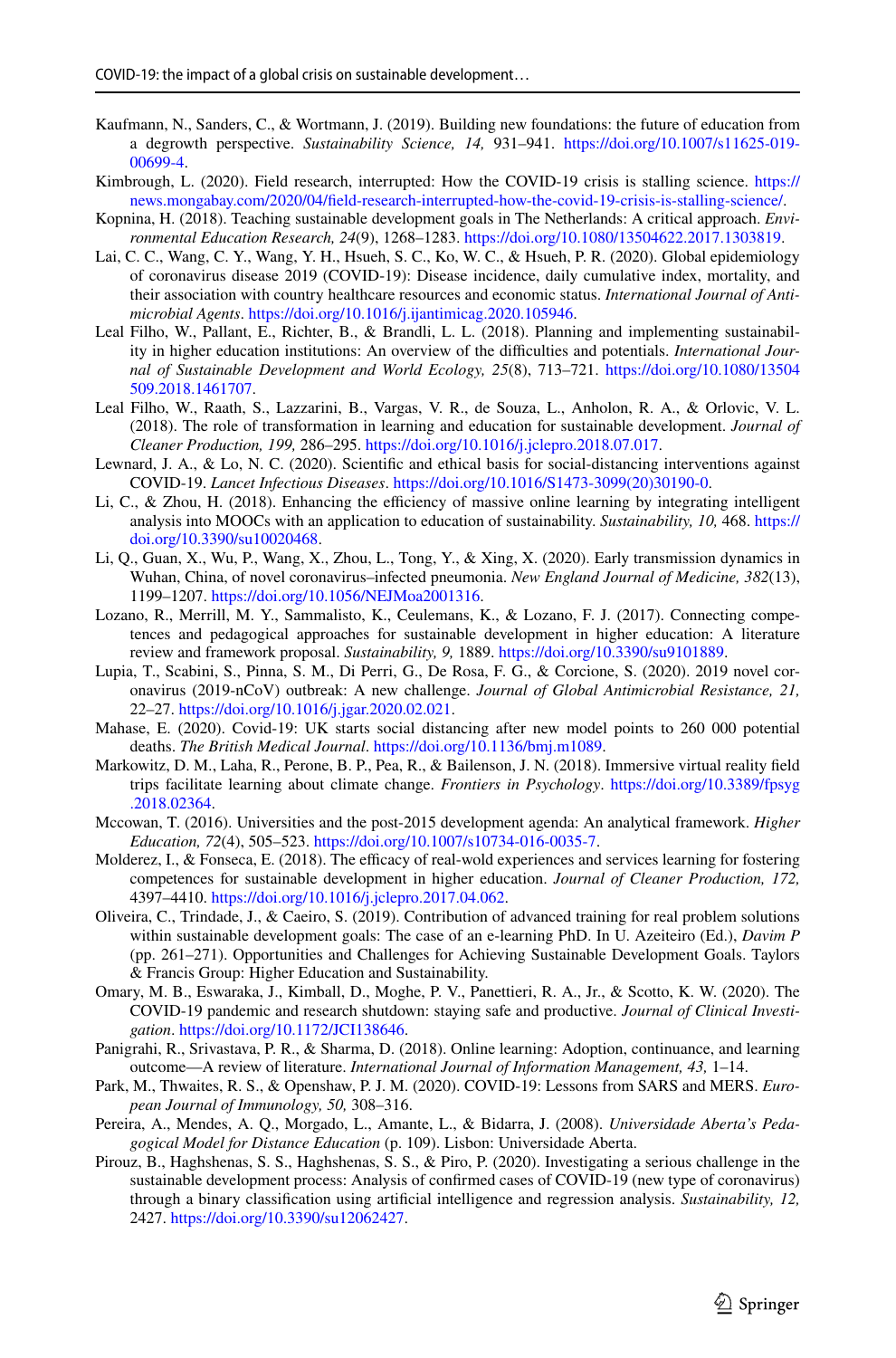- <span id="page-19-20"></span>Porcheddu, R., Serra, C., Kelvin, D., Kelvin, N., & Rubino, S. (2020). Coronavirus outbreak similarity in case fatality rates (CFR) of COVID-19/SARS-COV-2 in Italy and China. *The Journal of Infection in Developing Countries, 14*(2), 125–128. [https://doi.org/10.3855/jidc.12600.](https://doi.org/10.3855/jidc.12600)
- <span id="page-19-2"></span>QAA. (2014). Education for sustainable development: Guidance for UK higher education providers, [https://www.qaa.ac.uk/docs/qaa/quality-code/education-sustainable-development-guidance](https://www.qaa.ac.uk/docs/qaa/quality-code/education-sustainable-development-guidance-june-14.pdf?sfvrsn=1c46f981_8) $june-14.pdf?sfvrsn=1c46f9818.$
- <span id="page-19-18"></span>QS Quacquarelli Symonds. (2020). The impact of the coronavirus on global higher education, [http://](http://info.qs.com/rs/335-VIN-535/images/The-Impact-of-the-Coronavirus-on-Global-Higher-Education.pdf) [info.qs.com/rs/335-VIN-535/images/The-Impact-of-the-Coronavirus-on-Global-Higher-Education.](http://info.qs.com/rs/335-VIN-535/images/The-Impact-of-the-Coronavirus-on-Global-Higher-Education.pdf) [pdf.](http://info.qs.com/rs/335-VIN-535/images/The-Impact-of-the-Coronavirus-on-Global-Higher-Education.pdf)
- <span id="page-19-21"></span>Remuzzi, A., & Remuzzi, G. (2020). COVID-19 and Italy: What next? *Health Policy, 395*(0231), 1225– 1228. [https://doi.org/10.1016/S0140-6736\(20\)30627-9](https://doi.org/10.1016/S0140-6736(20)30627-9).
- <span id="page-19-7"></span>Rodríguez-Morales, A. J., MacGregor, K., Kanagarajah, S., Patel, D., & Schlagenhauf, P. (2020). Going global—Travel and the 2019 novel coronavirus. *Travel Medicine and Infectious Disease*. [https://](https://doi.org/10.1016/j.tmaid.2020.101578) [doi.org/10.1016/j.tmaid.2020.101578](https://doi.org/10.1016/j.tmaid.2020.101578).
- <span id="page-19-1"></span>Salmerón-Manzano, E., & Manzano-Agugliaro, F. (2018). The higher education sustainability through virtual laboratories: The Spanish University as case of study. *Sustainability, 10,* 4040. [https://doi.](https://doi.org/10.3390/su10114040) [org/10.3390/su10114040](https://doi.org/10.3390/su10114040).
- <span id="page-19-11"></span>Sen-Crowe, B., McKenney, M., & Elkbuli, A. (2020). Social distancing during the COVID-19 pandemic: Staying home saves lives. *American Journal of Emergency Medicine*. [https://doi.org/10.1016/j.](https://doi.org/10.1016/j.ajem.2020.03.063) [ajem.2020.03.063](https://doi.org/10.1016/j.ajem.2020.03.063).
- <span id="page-19-15"></span>SDG-Education 2030. (2020). The SDG‐Education 2030 Steering Committee Recommendations for COVID‐19 Education Response, [https://www.sdg4education2030.org/sites/default/fles/2020-04/SDG-](https://www.sdg4education2030.org/sites/default/files/2020-04/SDG-Education%202030%20SC%20recommendations%20-%20COVID-19%20education%20response.pdf)[Education%202030%20SC%20recommendations%20-%20COVID-19%20education%20response.pdf.](https://www.sdg4education2030.org/sites/default/files/2020-04/SDG-Education%202030%20SC%20recommendations%20-%20COVID-19%20education%20response.pdf)
- <span id="page-19-17"></span>Sohrabi, C., Alsafb, Z., O'Neilla, N., Khanb, M., Kerwanc, A., Al-Jabirc, A., & Agha, R. (2020). World Health Organization declares global emergency: A review of the 2019 novel coronavirus (COVID-19). *International Journal of Surgery, 76,* 71–76.
- <span id="page-19-0"></span>Song, F., Shi, N., Shan, F., Zhang, Z., ShenLu, J. H., & Shi, Y. (2020). Emerging coronavirus 2019 nCoV pneumonia. *Radiology*.<https://doi.org/10.1148/radiol.2020200274>.
- <span id="page-19-9"></span>Stainfeld, J., Fisher, P., Ford, B., & Solem, M. (2000). International virtual feld trips: A new direction? *Journal of Geography in Higher Education, 2,* 255–262. [https://doi.org/10.1080/713677387.](https://doi.org/10.1080/713677387)
- <span id="page-19-14"></span>Tam, G., & El-Azar, D. (2020). 3 ways the coronavirus pandemic could reshape education, [https://www.](https://www.weforum.org/agenda/2020/03/3-ways-coronavirus-is-reshaping-education-and-what-changes-might-be-here-to-stay/) [weforum.org/agenda/2020/03/3-ways-coronavirus-is-reshaping-education-and-what-changes-might](https://www.weforum.org/agenda/2020/03/3-ways-coronavirus-is-reshaping-education-and-what-changes-might-be-here-to-stay/) [-be-here-to-stay/.](https://www.weforum.org/agenda/2020/03/3-ways-coronavirus-is-reshaping-education-and-what-changes-might-be-here-to-stay/)
- <span id="page-19-13"></span>Tarzian, A. J., & Cohen, M. Z. (2011). Descriptive research. In J. J. Fitzpatrick & M. Kazer (Eds.), *Encyclopedia of Nursing Research*. Berlin: Springer.
- <span id="page-19-3"></span>Thompson, R. (2020). Pandemic potential of 2019-nCoV. *The Lancet*. [https://doi.org/10.1016/S1473](https://doi.org/10.1016/S1473-3099(20)30068-2) [-3099\(20\)30068-2](https://doi.org/10.1016/S1473-3099(20)30068-2).
- <span id="page-19-6"></span>UN (2020b). COVID-19 pandemic. Humanity needs leadership and solidarity to defeat the coronavirus, <https://www.undp.org/content/undp/en/home/coronavirus.html>
- <span id="page-19-10"></span>UN. (2016). Transforming our world: The 2030 Agenda for Sustainable Development. A/RES/70/1. United Nations, [https://sustainabledevelopment.un.org/post2015/transformingourworld.](https://sustainabledevelopment.un.org/post2015/transformingourworld)
- <span id="page-19-23"></span>UN. (2020a). Shared responsibility, global solidarity: Responding to the socio-economics impacts of Covid-19, [https://www.un.org/sites/un2.un.org/fles/sg\\_report\\_socio-economic\\_impact\\_of\\_covid](https://www.un.org/sites/un2.un.org/files/sg_report_socio-economic_impact_of_covid19.pdf?fbclid=IwAR3m46tjDdV47-Jy6_hWT7nCBrts5p03gM5qsz78-FtslukJsTWR7DyH_UE) [19.pdf?fbclid=IwAR3m46tjDdV47-Jy6\\_hWT7nCBrts5p03gM5qsz78-FtslukJsTWR7DyH\\_UE](https://www.un.org/sites/un2.un.org/files/sg_report_socio-economic_impact_of_covid19.pdf?fbclid=IwAR3m46tjDdV47-Jy6_hWT7nCBrts5p03gM5qsz78-FtslukJsTWR7DyH_UE).
- <span id="page-19-19"></span>UNESCO. (2019). SDG 4—Education 2030 Part II Education for Sustainable Development Beyond 2019, 206 EX/6.II. Paris, pp. 15.
- <span id="page-19-12"></span>UNESCO. (2020). COVID-19 educational disruption and response, [https://en.unesco.org/covid19/educa](https://en.unesco.org/covid19/educationresponse) [tionresponse.](https://en.unesco.org/covid19/educationresponse)
- <span id="page-19-4"></span>WHO. (2020a). WHO Director-General's opening remarks at the media briefng on COVID-19, [https](https://www.who.int/dg/speeches/detail/who-director-general-s-opening-remarks-at-the-media-briefing-on-covid-19---11-march-2020) [://www.who.int/dg/speeches/detail/who-director-general-s-opening-remarks-at-the-media-briefing](https://www.who.int/dg/speeches/detail/who-director-general-s-opening-remarks-at-the-media-briefing-on-covid-19---11-march-2020)[on-covid-19---11-march-2020.](https://www.who.int/dg/speeches/detail/who-director-general-s-opening-remarks-at-the-media-briefing-on-covid-19---11-march-2020)
- <span id="page-19-8"></span>WHO. (2020b). Coronavirus disease (COVID-19): Situation dashboard, [https://who.sprinklr.com/.](https://who.sprinklr.com/)
- <span id="page-19-16"></span>WHO. (2020c). Key messages and actions for COVID-19 prevention and control in schools, [https://](https://www.who.int/docs/default-source/coronaviruse/key-messages-and-actions-for-covid-19-prevention-and-control-in-schools-march-2020.pdf?sfvrsn=baf81d52_4) [www.who.int/docs/default-source/coronaviruse/key-messages-and-actions-for-covid-19-prevention](https://www.who.int/docs/default-source/coronaviruse/key-messages-and-actions-for-covid-19-prevention-and-control-in-schools-march-2020.pdf?sfvrsn=baf81d52_4) [-and-control-in-schools-march-2020.pdf?sfvrsn=baf81d52\\_4.](https://www.who.int/docs/default-source/coronaviruse/key-messages-and-actions-for-covid-19-prevention-and-control-in-schools-march-2020.pdf?sfvrsn=baf81d52_4)
- <span id="page-19-22"></span>Wiek, A., Withycombe, L., & Redman, C. (2011). Key competencies in sustainability: a reference framework for academic program development. *Sustainability Science, 6,* 203–218.
- <span id="page-19-5"></span>Wilder-Smith, A., & Freedman, D. O. (2020). Isolation, quarantine, social distancing and community containment: pivotal role for old-style public health measures in the novel coronavirus (2019 nCoV) outbreak. *Journal of Travel Medicine*. [https://doi.org/10.1093/jtm/taaa020.](https://doi.org/10.1093/jtm/taaa020)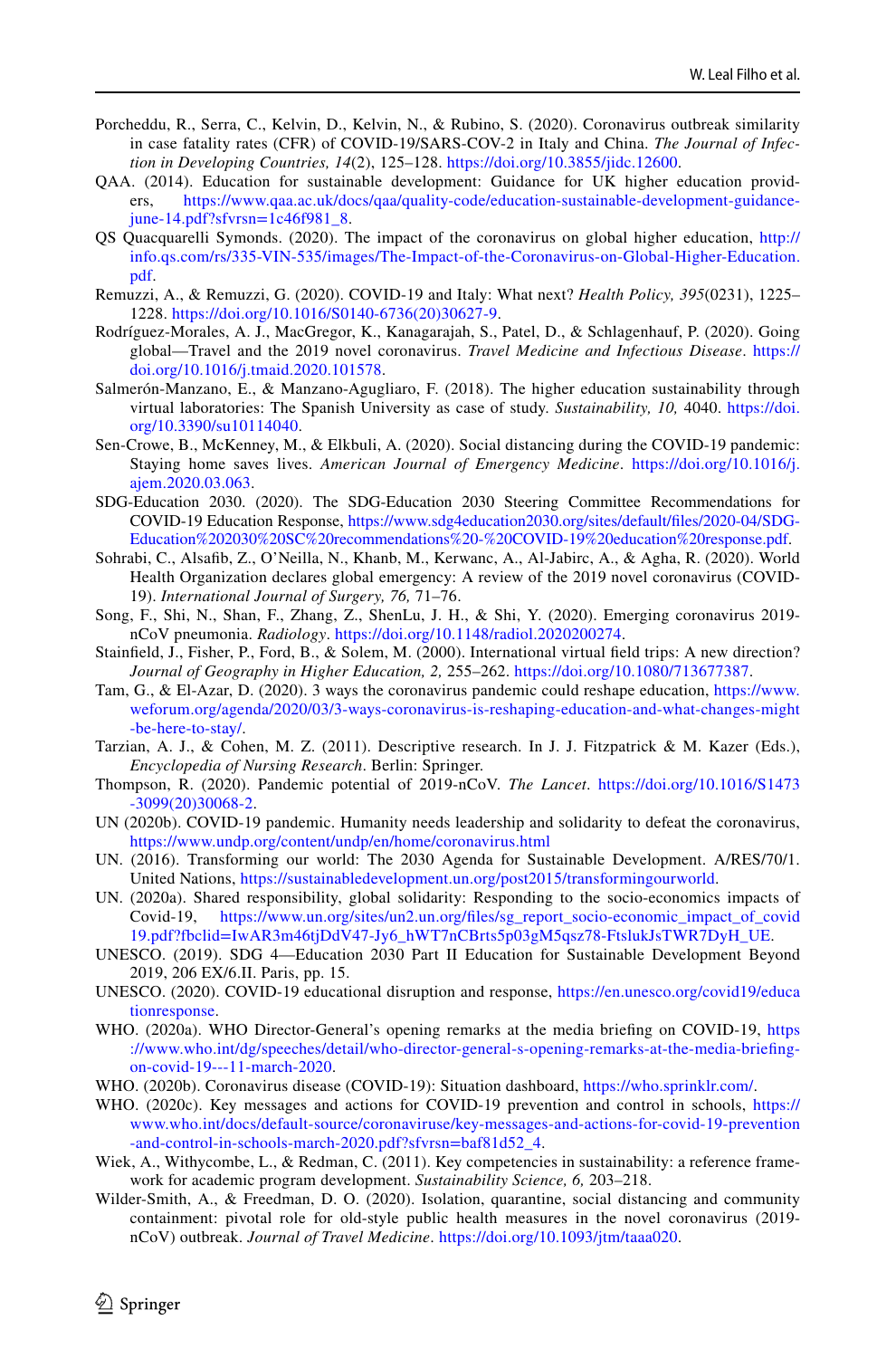- <span id="page-20-3"></span>Wong, E. (2020). TB, HIV and COVID-19: urgent questions as three epidemics collide, [https://theconvers](https://theconversation.com/tb-hiv-and-covid-19-urgent-questions-as-three-epidemics-collide-134554) [ation.com/tb-hiv-and-covid-19-urgent-questions-as-three-epidemics-collide-134554.](https://theconversation.com/tb-hiv-and-covid-19-urgent-questions-as-three-epidemics-collide-134554)
- <span id="page-20-2"></span>World Education Blog (2020). [https://gemreportunesco.wordpress.com/2020/03/24/how-are-countries-addre](https://gemreportunesco.wordpress.com/2020/03/24/how-are-countries-addressing-the-covid-19-challenges-in-education-a-snapshot-of-policy-measures/) [ssing-the-covid-19-challenges-in-education-a-snapshot-of-policy-measures/.](https://gemreportunesco.wordpress.com/2020/03/24/how-are-countries-addressing-the-covid-19-challenges-in-education-a-snapshot-of-policy-measures/)
- <span id="page-20-1"></span>Zhang, W., Wang, Y., Yang, L., & Wang, C. (2020). Suspending classes without stopping learning: China's education emergency management policy in the COVID-19 outbreak. *Journal of Risk and Financial Management, 13*(3), 55. [https://doi.org/10.3390/jrfm13030055.](https://doi.org/10.3390/jrfm13030055)
- <span id="page-20-0"></span>Zhao, S., Lin, Q., Ran, J., Musa, S. S., Yang, G., Wang, W., & Wang, M. H. (2020). Preliminary estimation of the basic reproduction number of novel coronavirus (2019-nCoV) in China, from 2019 to 2020: A data-driven analysis in the early phase of the outbreak. *International Journal of Infectious Diseases, 1*(92), 214–217.<https://doi.org/10.1016/j.ijid.2020.01.050>.

**Publisher's Note** Springer Nature remains neutral with regard to jurisdictional claims in published maps and institutional afliations.

# **Afliations**

```
Walter Leal Filho<sup>1,2</sup> · Elizabeth Price<sup>2</sup> · Tony Wall<sup>3</sup> · Chris Shiel<sup>4</sup> · Ulisses M. Azeiteiro<sup>5</sup> ·
Mark Mifsud6
 · Luciana Brandli7
 · Carla Sofa Farinha8
 · Sandra Caeiro9,10 · 
 Lange Salvia<sup>7</sup><sup>1</sup> · Claudio Ruy Vasconcelos<sup>11,12</sup> · Luiza Olim de Sousa<sup>13</sup> ·
Paul Pace<sup>6</sup> · Federica Doni<sup>14</sup> · Lucas Veiga Avila<sup>15</sup> · Bárbara Fritzen<sup>7</sup> ·
Todd Jared LeVasseur16
```
Walter Leal Filho w.leal@mmu.ac.uk

Elizabeth Price e.price@mmu.ac.uk

Tony Wall t.wall@chester.ac.uk

Chris Shiel cshiel@bournemouth.ac.uk

Ulisses M. Azeiteiro ulisses@ua.pt

Mark Mifsud mark.c.mifsud@um.edu.mt

Luciana Brandli brandli@upf.br

Carla Sofa Farinha carlasofa.farinha@gmail.com

Sandra Caeiro scaeiro@uab.pt

Claudio Ruy Vasconcelos claudioruy@yahoo.com

Luiza Olim de Sousa Luiza.DeSousa@nwu.ac.za

Paul Pace paul.j.pace@um.edu.mt

Federica Doni federica.doni@unimib.it